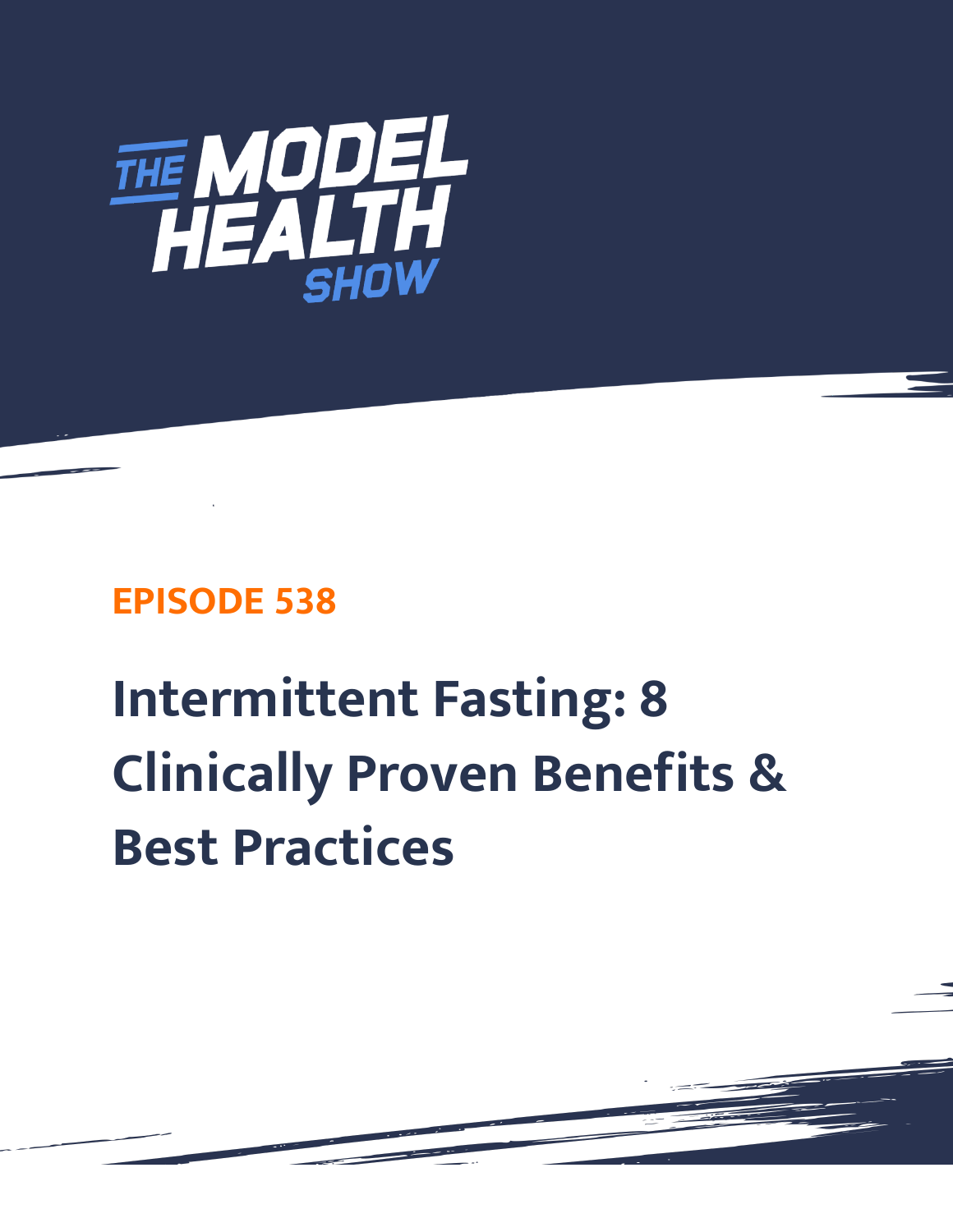### **You are now listening to The Model Health Show with Shawn Stevenson. For more, visit themodelhealthshow.com.**

**SHAWN STEVENSON:** Welcome to The Model Health Show. This is fitness and nutrition expert, Shawn Stevenson, and I'm so grateful for you tuning in with me today. Right now, one of the things that's making major headlines in the world of nutrition and wellness and weight loss is fasting. You have to run really fast and not see fasting out there on the streets, it's everywhere. But the question is, does it actually have real validated peer-reviewed evidence, clinical efficacy in its effectiveness? There's a lot of claims swirling around about the potential with fasting and there's a lot of potential pitfalls and questions, what about different metabolic natures, what about different metabolic dispositions? What about different underlying health issues?

So, what I decided to do was to put together a panel of experts, eight of some of the world's leading experts in this subject matter. And this is all kind of encapsulated in this study that was published in the Journal of Applied Physiology that determined "this lifestyle of constantly eating throughout the day collides with our genome, which was likely selected in the late paleolithic era, we're talking 50,000 BC, by criteria that favored survival in an environment characterized by fluctuations between periods of feast and famine. The theory of thrifty gene states that these fluctuations are required, required for optimal metabolic function." Repeat, required for optimal metabolic function. What we're experiencing today in our society is the opposite of optimal metabolic function, and could this nutritional tool, this nutritional practice be a pathway, be a bridge to get us where we need to be as a society?

Well, that's what we're going to be talking about today, and we're going to kick things off with one of the leading voices in this subject matter, and her name is Dr. Amy Shah. She's a Harvard and Columbia trained MD and bestselling author. And here's a segment from a conversation that we had here on The Model Health Show, and she's going to be sharing why it's not just about having a fasting window, but why the time of day itself matters when you have a fasting time. And she's also going to be sharing if all of this new data on fasting is just another disordered way of eating? This is an important thing for us to address. And she's going to talk about the remarkable metabolic switch, "metabolic switch" that's activated through intermittent fasting, as she refers to circadian fasting, and also some considerations to make specifically for women with intermittent fasting. So, first up, out of the gate, our first expert, check out this segment from Dr. Amy Shah.

DR. AMY SHAH: It is everything. I mean, we are a different person at different times of the day, can you believe that 80% of our genes have this circadian on and off pattern. So, in the morning, you turn on the genes of metabolism and you turn on the genes of thinking, [concentrating, you know, all the things that your body knows to do during the day. And at](https://themodelhealthshow.com/intermittent-fasting-benefits/)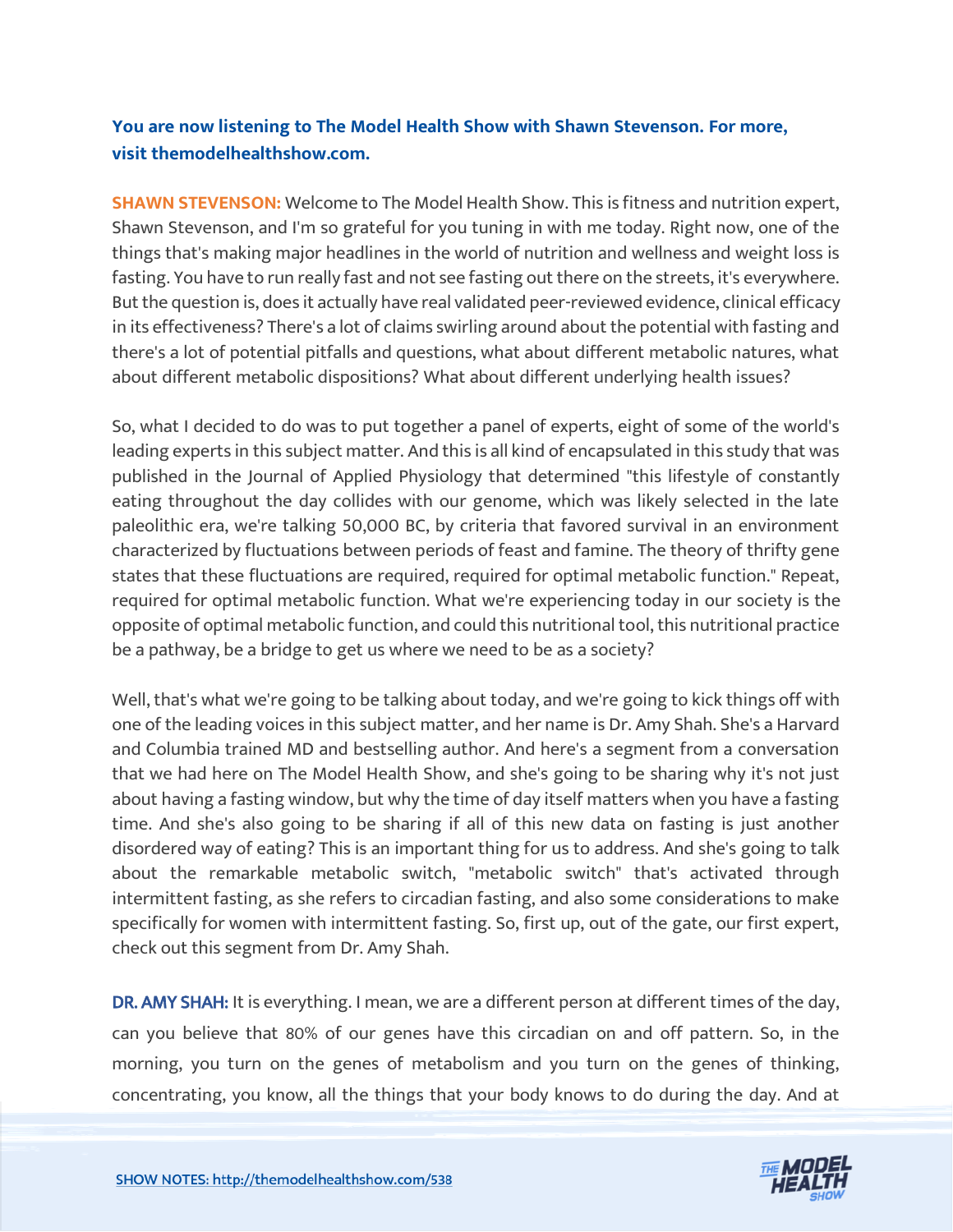night, two to three hours before bed, our body knows to turn off those genes, to turn off the metabolism, to turn off the genes of daytime and to concentrate on repair and renewal, which is equally as important to us as you know, for aging, longevity, disease and even energy, you need that counterbalance. But our society, we have flipped this completely upside down. We pay no attention, and all of our society is built on this system of light all the time, eating all the time, and thinking that we need to be doing complicated tasks all the time. So, one of the biggest things I discovered is that not only do we have a clock in our brain that kind of looks at light, but we have one in every single one of our cells. We have a clock.

The science is brand new, I mean, we've known for thousands of years that we have these circadian rhythms, but the Nobel Prize in Medicine a few years ago went on to researchers looking at circadian biology, because now we're realizing, oh wait, it's not just sleep and wake, it is everything, everything can be... And I don't want to overstate it, you can't... You can't say, Oh, just eat junk food, and as long as you watch your circadian clock, that's fine, but I do think it's equally important to time things during the day, as it is the quality of your food. And so, it's that important, up to 80% of our genes work on a circadian pattern, so you really want to be eating, sleeping and getting light at the right times of the day.

SHAWN STEVENSON: So, this isn't to just restrict yourself and to punish yourself and to get your body to do something that it doesn't want to do. The way that we really evolved, we had times when we were eating and then then we had times where we were not eating, and now today, like you mentioned, with technology, now we have 24/7 access and we're also not sleeping well, so this is just creating this feedback loop where we're constantly eating.

DR. AMY SHAH: In fact, I tell... Somebody said that they wouldn't talk about my book, because anything that had the word fasting in it signaled disordered eating. And I said... What I said is actually what we're doing right now in our society is disordered. So, when you eat up to 16 hours a day and you only take a break overnight for eight hours, that's disordered. For thousands of years, we know, we have very good data, historical data, that we are not supposed to be eating late at night, that most cultures stopped eating either at sundown or shortly after sundown, because you didn't have the option to have refrigerators, microwaves, drive-throughs, and there was no light. So, you pretty much wrapped it up around sunset and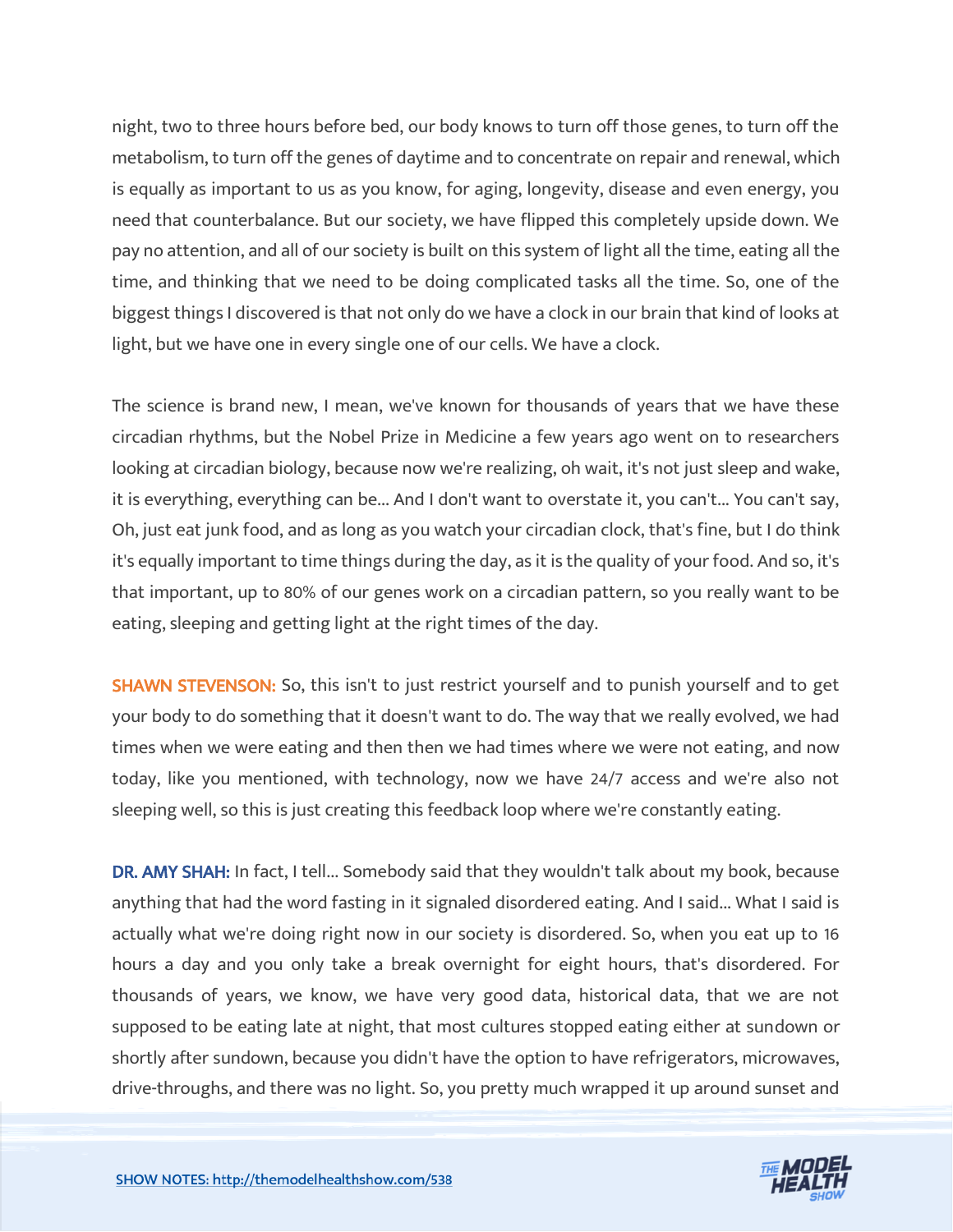then in the morning, probably didn't just roll out of bed and eat your toast and muffin, you would go out, get some food. And maybe there's a little bit more of a break. And so, what I'm talking about is taking a very natural break that we were actually programmed to do and putting that back into our lives.

SHAWN STEVENSON: So that's what circadian fasting is.

DR. AMY SHAH: Circadian fasting is exactly that, it's taking a break between 12, 13, 14, even up to 16 hours, but doing it in a way that optimizes our biology. So, we see intermittent fasting all the time in our lay culture, and it's almost like, you can mean anything by saying intermittent fasting. People eat late at night, and then they don't eat all day, and they're eating their meals super late, and they're really kind of doing the wrong timing, in my opinion. If you're doing it for metabolic health, you really do want to match it up with the right timing. 'Cause if you look at cultures all around the world, there's fasting in every single culture, and it's usually based on the circadian rhythms. There's something called the metabolic switch, so in the New England Journal of Medicine paper about intermittent fasting, they said that... Dr. Mattson was the lead author, and he said, the magic of intermittent fasting is not just caloric restriction. So of course, if you're... Honestly, if I told you, you can't eat late at night, you're probably going to eat less calories overall, so that's going to be beneficial for you, so he said it's more than that.

There's also other beneficial things that are happening, it's like exercise, you get benefit from your muscle getting the exercise, but there's all these downstream benefits of exercise. So, something called the metabolic switch is something that I talk about as being one of the magics of intermittent fasting. Taking a break between your dinner and your breakfast can help deplete the glucose in your bloodstream, and then it helps deplete the glucose in your liver, and once you start getting low on that glycogen from your liver, you start to activate these pathways. And that metabolic switch going back and forth between using glucose for fuel and using fatty acids for fuel, that's the magic. This metabolic switch is what you need to be turning on, and most Americans never turn on that metabolic switch ever, because you're never getting to the point where you're depleting the glucose that you have overnight.

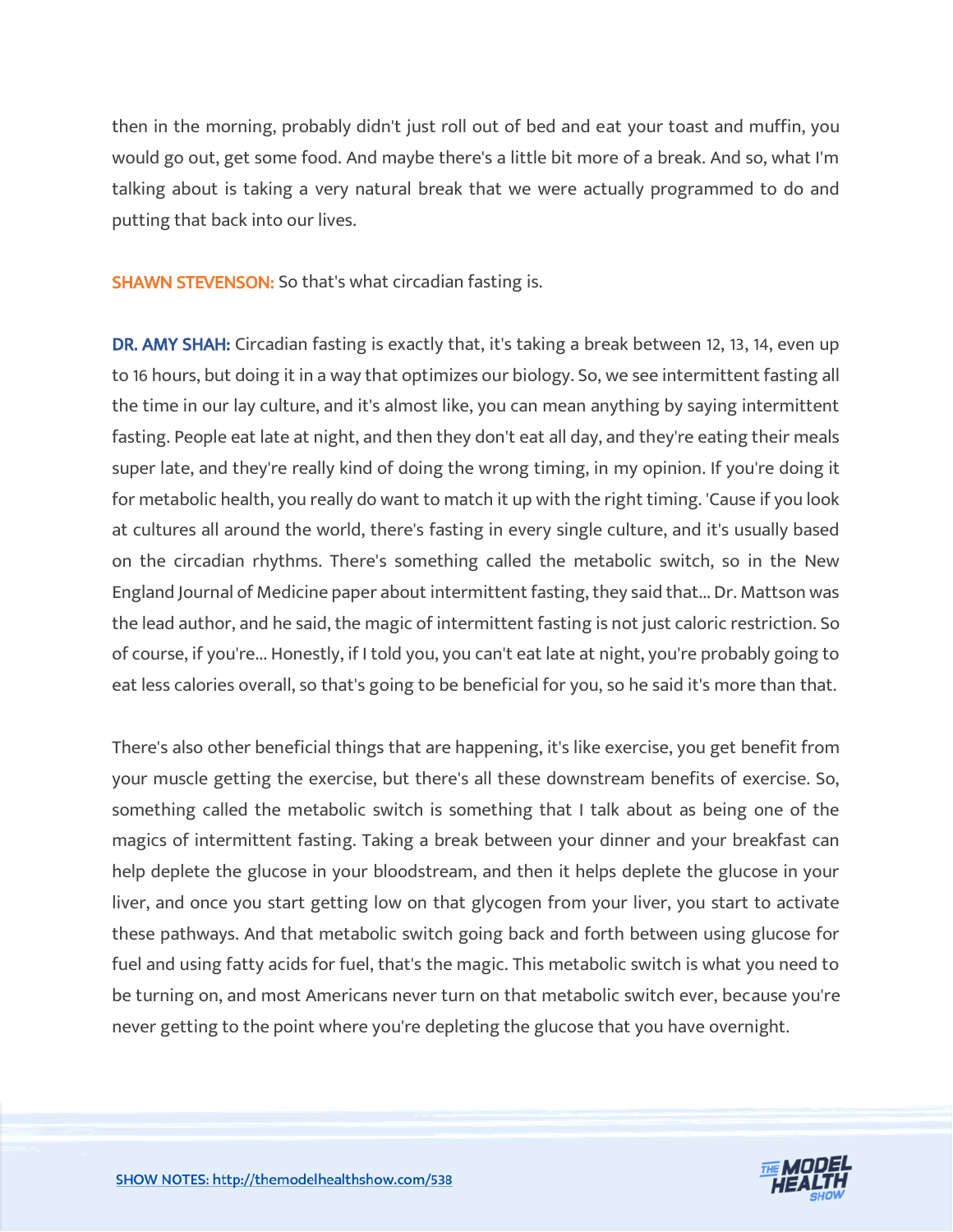SHAWN STEVENSON: And so, we're going to see uptick in obviously insulin sensitivity, autophagy, BDNF, everything is going to start working better.

DR. AMY SHAH: Inflammation, cholesterol, blood pressure, diabetes, so insulin dysregulation improves, and brain health. Yeah, so one of the best things, and gut health. So, all these things... All the things that we're talking about here, the energy trifecta, gut health, hormone health and immune health all improved from doing this kind of circadian style intermittent fasting.

SHAWN STEVENSON: I just shared this study yesterday, and this was a randomized controlled trial, and it's just looking at what if we just condensed that eating window with the calorie staying the same. And this was with diabetic patients. One group's eating what I was told to do in my university classes, certification programs, eat five to eight meals a day. But this one set of folks were eating five to six meals a day and another group ate just two bigger meals instead, same amount of calories, at the end of the study, the folks who ate just two larger meals a day, same amount of calories, lost more weight, lost more hepatic fat, had a greater improvement in insulin sensitivity and more. And again, it's not about deprivation. A matter of fact let's address this. How do we get to a place where we're not running around, and this is so hard and we're depriving ourselves, what are we missing when we even have that concept come up that it's too difficult, it's not natural, and we are going to be just having this incessant hunger?

DR. AMY SHAH: The problem Shawn is that we all live in a diet culture, right? Where we are taught about deprivation and reward through foods. You reward yourself with a cheat day and you deprive yourself all week, and so, I think that sometimes something like intermittent fasting, the word even triggers people into thinking they're going to be deprived and then that they are going to be hungry because we're so used to diet culture. So, I do tell people that if you are triggered by the word or the concept, it's not right for you. You need to fix that first, because this is not talking about a diet or deprivation, this is resetting those ancient biological rhythms to help us get to a place with more energy and more health. We are not talking about a 30-day diet, that's going to help you lose weight. So, really separating out diet culture from what we're talking about is the key, because if you're doing this right, you're not going to feel

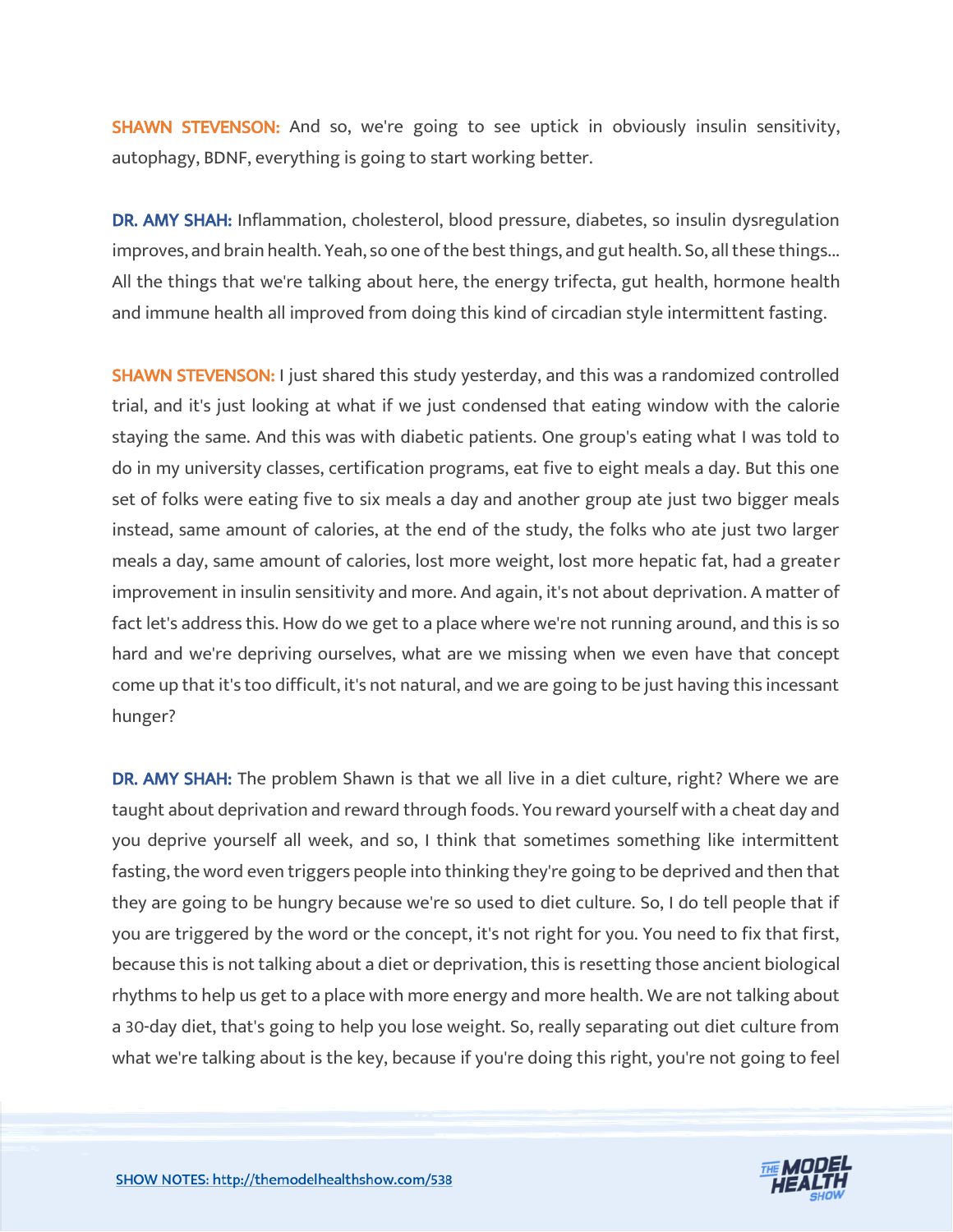deprived, you're going to feel more energetic, your sleep is going to be better and your longterm health improves, and so, this is a lifestyle it's not a diet.

**SHAWN STEVENSON:** What considerations, if any, can we talk about with women? In regards to circadian fasting, because that's the kind of like... I've mentioned you, I tagged you the other day when somebody's asking like, "Well, what about with women? Can this be appropriate?" And so, often studies are done, and it's recently a shift has taken a place, not taking women into consideration, and also, just looking at women as smaller men.

#### DR. AMY SHAH: Yes.

SHAWN STEVENSON: So, are there any considerations for women in circadian fasting?

DR. AMY SHAH: This is such an important point. Circadian fasting and intermittent fasting in general is a term like exercise. So, could you over-exercise? Yeah, so same thing, you can overfast. So, there are many negative things that that can happen from over-exercise. You can injure yourself, same thing. If you over-fast, you can, not everyone, but you could injure your hormones and your metabolism. But that doesn't mean that you shouldn't exercise, right? That doesn't mean that you should not fast. What we're talking about, this overnight circadian fast is something that we were programmed to do. So, I'm asking women to parse out for themselves that there is three-day water fasts, and then there on the other extreme is a circadian fast, which is natural, overnight between 12 and 15, 16 hours, you decide and you pick your own adventure, because you don't have to do it every day, you can alternate.

So personally, I tell people that I'm very sensitive to those hormonal signals as many women are, and so, I have to alternate the lengths of my circadian fast. So, I'll do a very short or no fast one day, and then the next day I'll do kind of a push fast, so maybe it'll be like, 14, 15, 16 hours, depending on how I'm doing that day. And then the week before my period, it's called the late luteal phase of your hormonal cycle, it's okay to not go hard on the exercise, not go hard on the fasting. It's okay to do some more self-care, because you're in a phase of your hormonal cycle that is very low on the hormones and the building blocks of energy. So, you're insulinresistant, you're stress-resistant or just more stress-sensitive, I should say. So that means that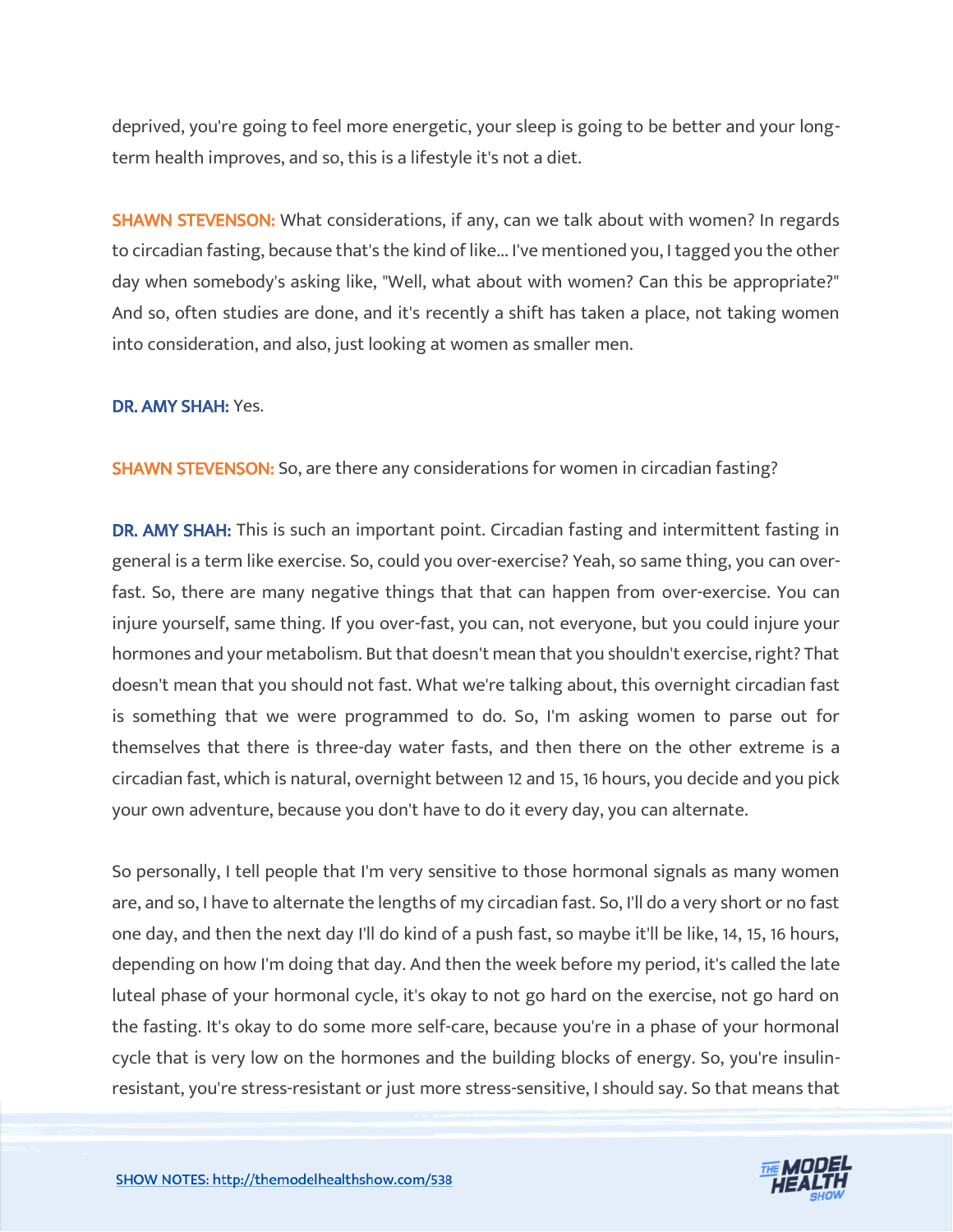these are not the times of the month that you should be going hard on the fasting and on the exercise.

So, listening to your body, but also knowing these tips and tricks to navigate is really, really important. So, for women, I say, absolutely, you should try intermittent fasting. There's... Anyone who wants to challenge us on that, I will challenge them any day. It's like, it's such a horrible advice to say, "Oh, women should not intermittent fast." That's like saying, women should not exercise. You're doing a disservice to half the population by saying that. 'Cause now you're confusing them, now they're saying, "Oh, maybe I should be eating 16 hours a day, and I should be eating every two hours, maybe I was getting it wrong." No, it's very healthy to take a break between your last meal of the day and your first meal the next day, but just take it easy. We have very sensitive hormones, in our brain, we have something called GnRH Gonadotropin-releasing hormone, it's pulsing all the time, and it's super sensitive to stress. It's also sensitive to light and all these other inputs, but super sensitive to mental stress or to physical stress.

So, if you are stressing your body out, it will stop pulsing and you will not get your period that month, you will not be able to be pregnant that month, so that fertility cycle, but also it affects your thyroid and your adrenals, all of it is shut off, because your body is feeling a ton of mental stress. So, you really... And women, I think we think evolutionarily and biologically are wired more sensitive to that GnRH pulse. So, it can stop at any point. Female athletes deal with this all the time when they're training too hard without recovery, that GnRH pulse will pause and they will not get their period that month, and a lot of Olympic athletes and professional athletes really do have to work on a lot more of the recovery and making sure that they're not giving their brain that danger stress signal to turn off fertility. And so, what I tell people, is the same thing with intermittent fasting, if you do it too extreme, too aggressively, too long, you will send signals to your brain that you are in stress mode, and it will turn off fertility, but that does not mean you should not do it, maybe shorten the amount of time. Maybe it's not... Maybe it's too intense for you, maybe you need to do it every other day, maybe shorter intervals. So that's how I would advise women.

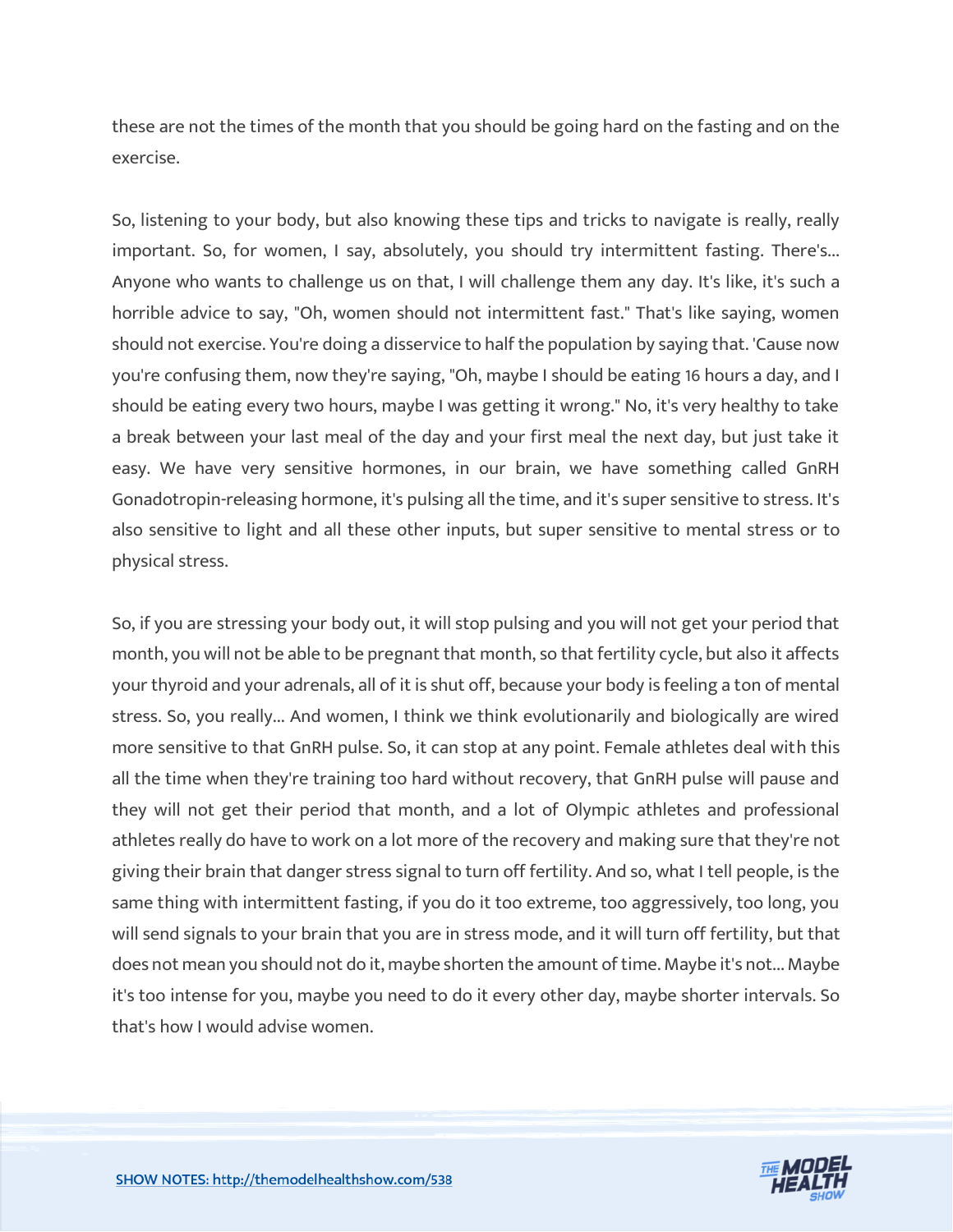**SHAWN STEVENSON:** Next up in our compilation looking at the latest science, clinically proven benefits and practical application of intermittent fasting, and fasting in general is Stanford neuroscientist Dr. Andrew Huberman. And in this clip, he's going to be sharing a practical way that intermittent fasting helps manage food intake versus trying to eat smaller portions. Also, the impact that intermittent fasting can have on dopamine and actual enjoyment of our food. Plus, he's going to share some of the practical benefits of intermittent fasting on overall health. Check out this clip from the incredible Dr. Andrew Huberman.

DR. ANDREW HUBERMAN: The benefits of so-called time restricted feeding, intermittent fasting are many. So, there is... Just to be crystal clear about one thing, because people sometimes get caught up on this idea of, is intermittent fasting the only way to lose weight or maintain weight? And of course, the answer is no. One... A person could eat from morning until night, calorie control, etcetera, and lose weight or maintain weight. That's clear too.

The benefits of intermittent fasting, however, is that for many people, not all people, but for many people, restricting their so-called feeding window or the time during each 24-hour cycle in which they're ingesting food to about eight hours or so, does a number of things that are positive. First of all, it's been shown that people can often adhere to that, they can stick to that much more easily than they can be eating smaller portions. I'm one of these people, I can't eat half the croissant. I don't see croissants in halves. I only see croissants in wholes, and usually I see two or three, meaning I can't eat just half the croissant. I'm incapable of doing that. I just have never done it, I don't plan to, but I cannot eat the croissant, and then eat the croissant later. And many people find that that's more accessible to them. Satchin's lab and other labs have shown that even the same total amount of calories, limited to a certain period within each 24-hour cycle, actually can allow people to lose weight.

Now, that's an interesting and kind of controversial statement, but ideally, people are eating healthy within that feeding window, so we could talk about what eating healthy might look like, but there's also that when we start to fast, at first, it's painful, we don't want to do this, it's that stress and anxiety and friction, we have to override our reflex to reach for food, etcetera, but it also creates a really beautiful scenario because the dopamine system, this reward system in our brain is tied to when we actually... Not just indulge in things, but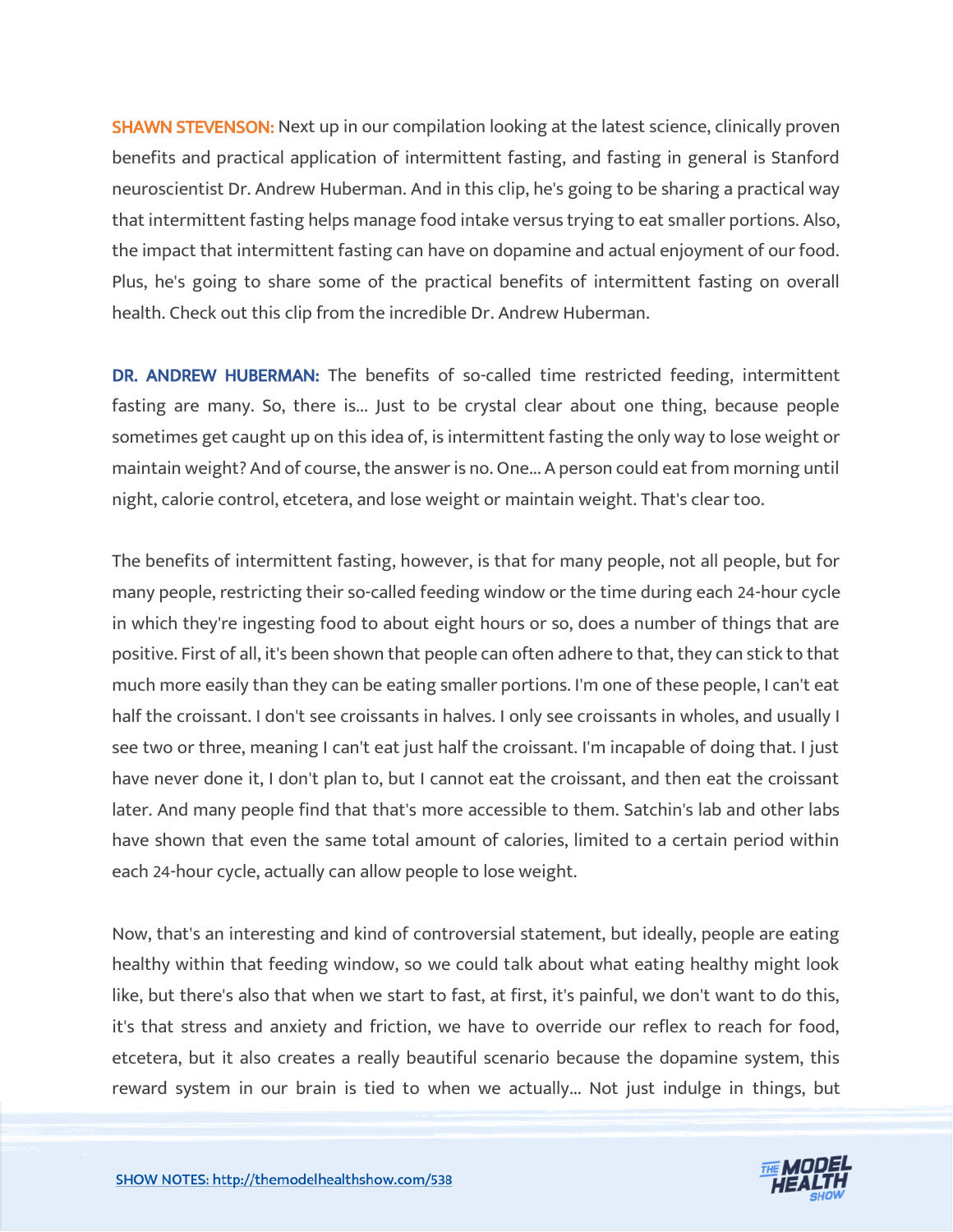anticipation. If we know that we are going to start eating at noon, the food that we eat at noon actually tastes much better to us, than the food that we didn't have to wait for, and we've all experienced this, if you've ever waited for food, or you couldn't eat and then... Even trivial food really tastes delicious.

It resets, it re-calibrates our sense of taste, so we tend to pursue less of these so-called highly palatable foods or these foods that... Highly palatable sounds great, are delicious. Highly palatable foods are foods often that have a lot of hidden sugars and other things that can disrupt metabolism, and I know you're familiar with all of this, but time-restricted feeding is a beautiful way to create harmony with eating and create harmony within the reward pathways by which we all need to eat sooner or later, so it's pretty clear that the eight-hour feeding window is a good target. Eating windows that are much shorter where... Some people do the one meal per day, only one meal per day or six-hour feeding windows. A lot of people feel gastric distress 'cause they're eating so much during that short feeding window, some people might benefit from that, but it does seem like eight hours or 10 hours is a good thing to shoot for, although I did learn recently that most people who are shooting for an eight-hour window, actually are eating for a nine or 10-hour window, they don't... People don't track this quite as well as they think they do.

And then there are additional benefits which is... Or which are, if you're eating at a pretty consistent time each day, your sleep tends to be better, and the general rules for fasting that I can observe from the literature, are that you want to begin your feeding window at least one hour after you wake up, maybe longer, but at least one hour, and you want to end that feeding window at least two hours before you go to sleep. So, where you place it will depend, there's some evidence that eating breakfast and lunch and a little bit in the afternoon and then stopping eating around 6:00 PM, provided you have protein early in the day is more beneficial for muscle maintenance and muscle gain, in men and women that's been shown of various ages. There's some evidence that placing the feeding window later, starting to eat around noon and then stopping to eat around 8:00 or so is better.

That's probably a schedule... The noon to 8:00 is probably a little more compatible with most people and social schedules, 'cause you can usually just skip breakfast, people will let you skip

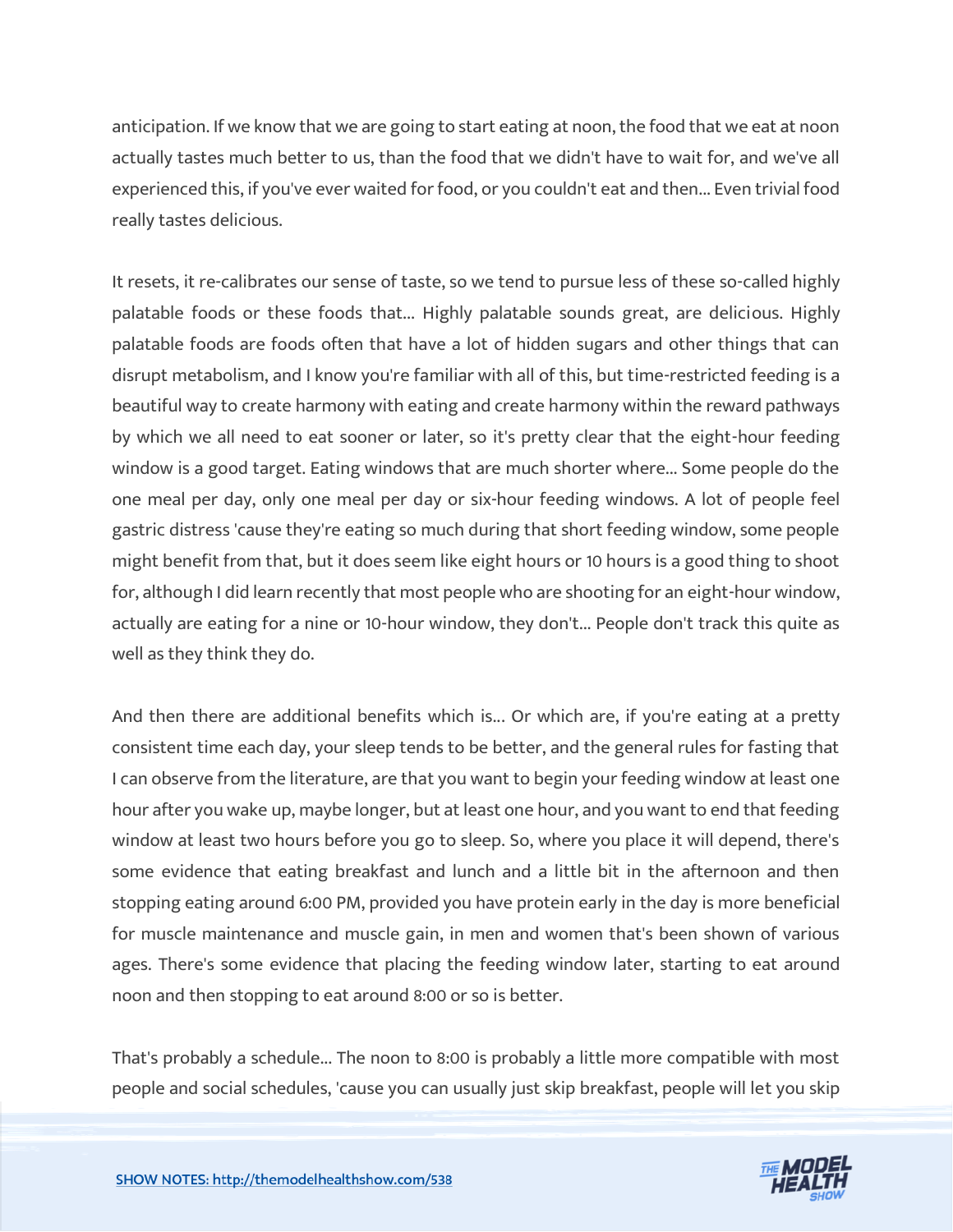breakfast, but if you're the person skipping dinner while everyone else eats dinner, it... At least in our culture, it's not really socially compatible. So I've been doing intermittent fasting for a long time, I'm not super strict about it, I will occasionally have some almonds or something in the morning, but I generally start eating sometime around noon, and I try to stop eating sometime around 8:00, but it usually ends up being closer to 9:00, and I think that it's a great way to enhance your sleep, you then have very predictable periods of focus during the day as well, you'll start to notice you have a lot of focus early in the day, or you can predict when your periods of focus will happen, and that can be great for doing work, etcetera. So, I think they're just...

And I could go on and on. I think there are a lot of blood sugar regulation benefits, etcetera. But again, if you're eating far more calories than you're burning, then it's going to be impossible to lose weight or maintain weight. But I think for most people, time restricted feeding is a really great way to go about life, it also makes life less stressful because you don't have to think about food for certain periods of the day, and you know when you're going to be eating, so... Do you do time restricted feeding?

**SHAWN STEVENSON:** Of course, so this also makes you more resilient to stress and to be able to be aware of that voice in your head, and here it is 1:53 in the afternoon as of this recording, all I've had today was my Four Sigmatic coffee, much earlier, and...

DR. ANDREW HUBERMAN: I confess I... I had something this morning after my...

**SHAWN STEVENSON:** So, this is the great thing about it too, is like some days I throw in these longer fasting periods for whereas most days I'll probably eat around 10:00 or 11:00 for myself, but I've been doing this for... I don't even know how long. Maybe nine years.

DR. ANDREW HUBERMAN: Oh, that's great. Where did you first learn about it? 'Cause Satchin's work goes back to about 2010, and of course, I should acknowledge people have been doing time-restricted feeding for centuries, this is not something that was discovered at the Salk Institute, but the science and the benefits... One in particular, the benefits on liver health have

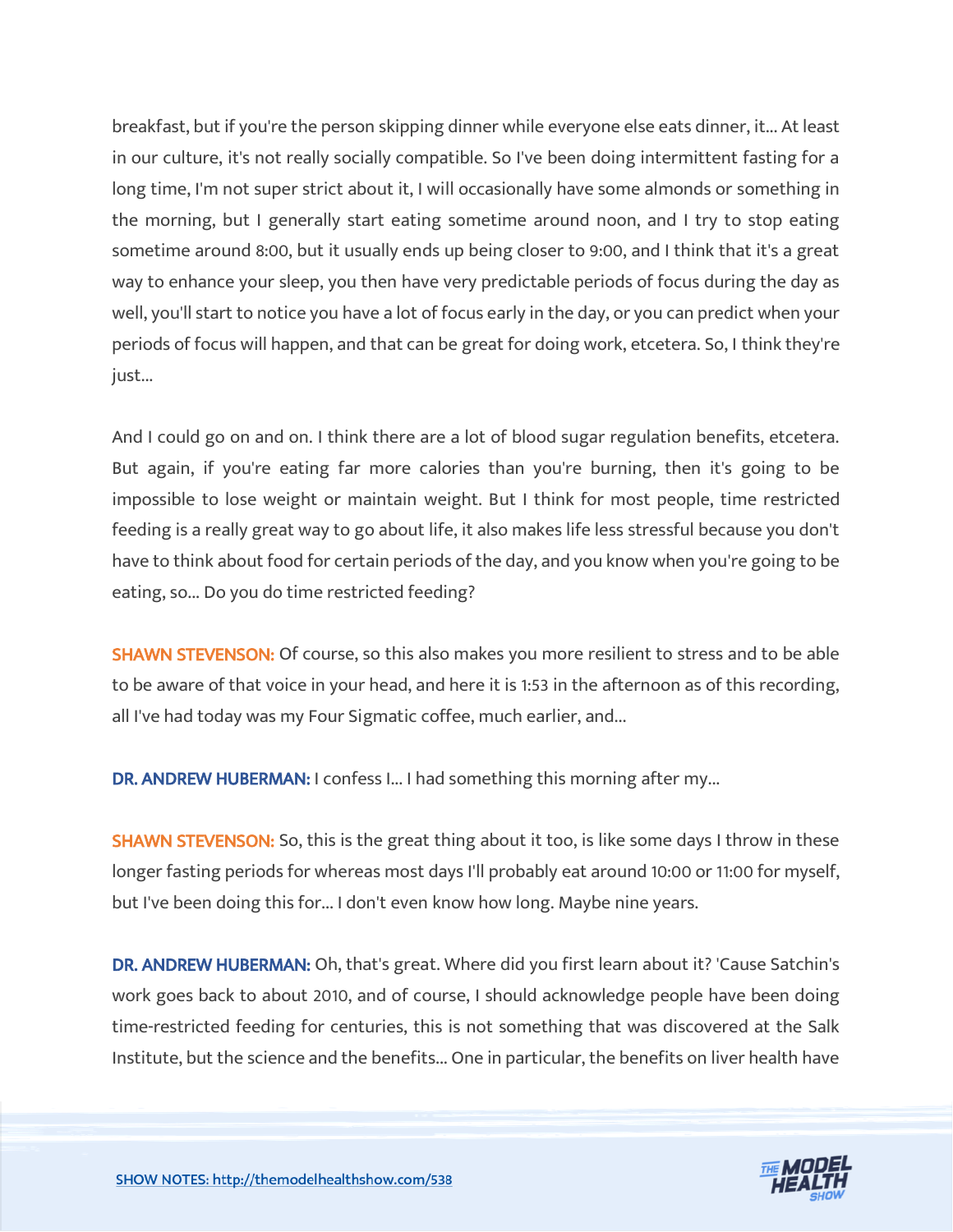been really impressive. That is something that is only recently known, but where did you initially hear about this?

**SHAWN STEVENSON:** Now I remember is eight years, and it was Ori Hofmekler. Ori Hofmekler.

DR. ANDREW HUBERMAN: He's... I'm so glad you mentioned him, Israeli Special Forces guy. I know Ori. I'm so glad you mentioned him. He really deserves credits, The Warrior diet.

SHAWN STEVENSON: That's right.

DR. ANDREW HUBERMAN: He deserves credit for being one of the first people I ever heard, he said this thing that you have to eat six meals a day or three meals a day. He said, "That's crazy." When he was in Israeli Special Forces, they were eating one time a day, and I think he's... Ori's got to be in... Sorry, Ori if you're younger than this, but he's got to be in his '60s, and he is in amazing shape.

**SHAWN STEVENSON:** Yes, exactly. That's the thing for me, even when I first picked up the tool was... I'm a very big proponent of results, and so just like, "Oh, this guy is at this level in life", and just look at him and his cognitive ability, like he's really onto something, of course, when he's putting these ideas out, they sound very, very sketchy.

DR. ANDREW HUBERMAN: I briefed Ori Hofmekler, I wrote to him years ago and said, "I think your book is fantastic, I want to come talk to you." So, I drove out to his house in Temecula and we sat there and he's also an animal lover, which I am too. I'm not a vegan, I confess, but I do love animals. And he had French bulldogs, he had a little pig running around, he had all these... So much stuff going on there. And he told me about this compound called berberine, which is a tree bark that can lower blood glucose. Now, I don't take berberine personally, it's not for me, just... But nowadays, there's all this talk about metformin for lowering blood glucose, berberine and Metformin are basically identical in function, and he was telling me, "There's this tree bark berberine." And I thought, "This is pretty weird." Basically, everything he told me that day, time restricted feeding, berberine, he was also talking about cold water exposure, he was talking about a number of other things related to high intensity training, everything he told

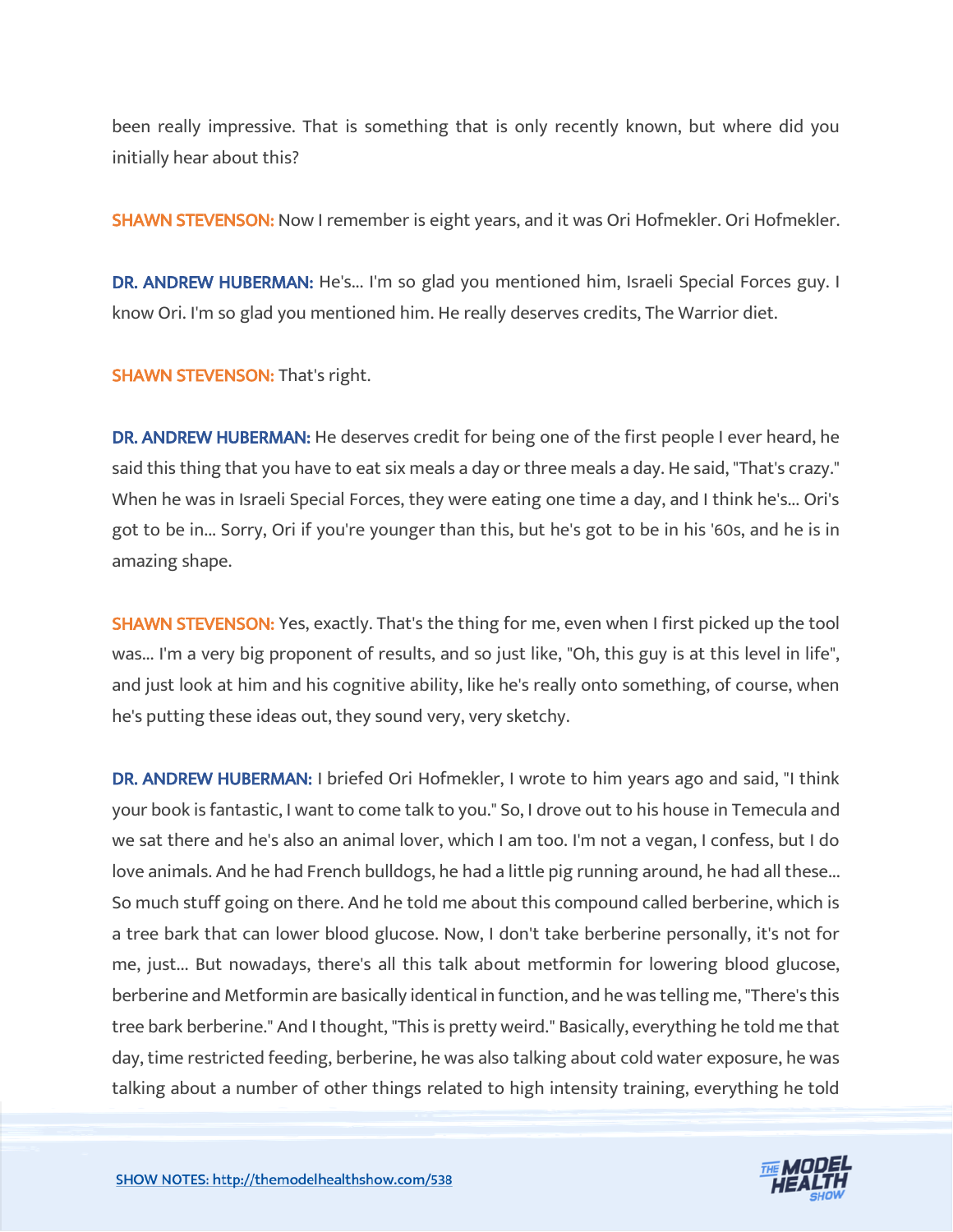me that day is now showing up in the hardcore scientific literature and is all over social media. So Ori…If there were a prize that one could give for this sort of thing, he would definitely deserve it.

SHAWN STEVENSON: Now, in that clip, Dr. Huberman mentioned the pioneering work of Ori Hofmekler. Why not hear from the man himself? Well, that's what you get to do here on The Model Health Show. Here's a segment from an interview that I did with Ori about four or five years ago, and in this clip, he's going to be sharing something that might seem like a contradiction to Andrew Huberman, but you'll hear Ori's idea of what the best intermittent fasting protocol looks like. Plus, you're going to hear about some powerful insights on something called stress-activated nutrients, also known as fasting-mimicking nutrients. So, let's check out this clip from bestselling author and pioneering researcher Ori Hofmekler.

ORI HOFMEKLER: In my opinion, and I've tried to prove it, the best intermittent fasting should be based on one meal a day. Quite honestly, I tried to also prove that we should eat at night. That means supper was always the main meal of humans. I'm not Christian but even Jesus says, his last supper. He didn't have his last breakfast because breakfast did not even exist at that time. In the Bible it's called pacha harit, that means very little stuff that humans used to eat. If you look at King David when he was a kid and before he just fought Goliath, so his dad, Isai, sent him with some food to his brother who was supposed to be soldiers with King Saul in the Valley of Ajalon about to fight the Philistines where Goliath the giant was there threatening everybody. It took David a whole day, he came from the Judea area, it took him a whole day to reach Ajalon I guess by foot, which is normal because people did not need to eat breakfast. He brought them food towards the end... People don't think about it, but it repeatedly appeared since the biblical time. The Roman warriors used to eat only at night. In fact, Julius Caesar had centurion police almost that forbid people to enjoy meals during the day. And the Greeks used to do the same thing.

So, the concept of intermittent fasting, of minimizing eating during the day and eating one meal a day, it's not just a nice concept of health, it has been used by people who were extremely physically engaged, from the Spartans to the Greeks to the Roman warriors. I felt this myself many years ago that my performance and cognitive function increased dramatically when I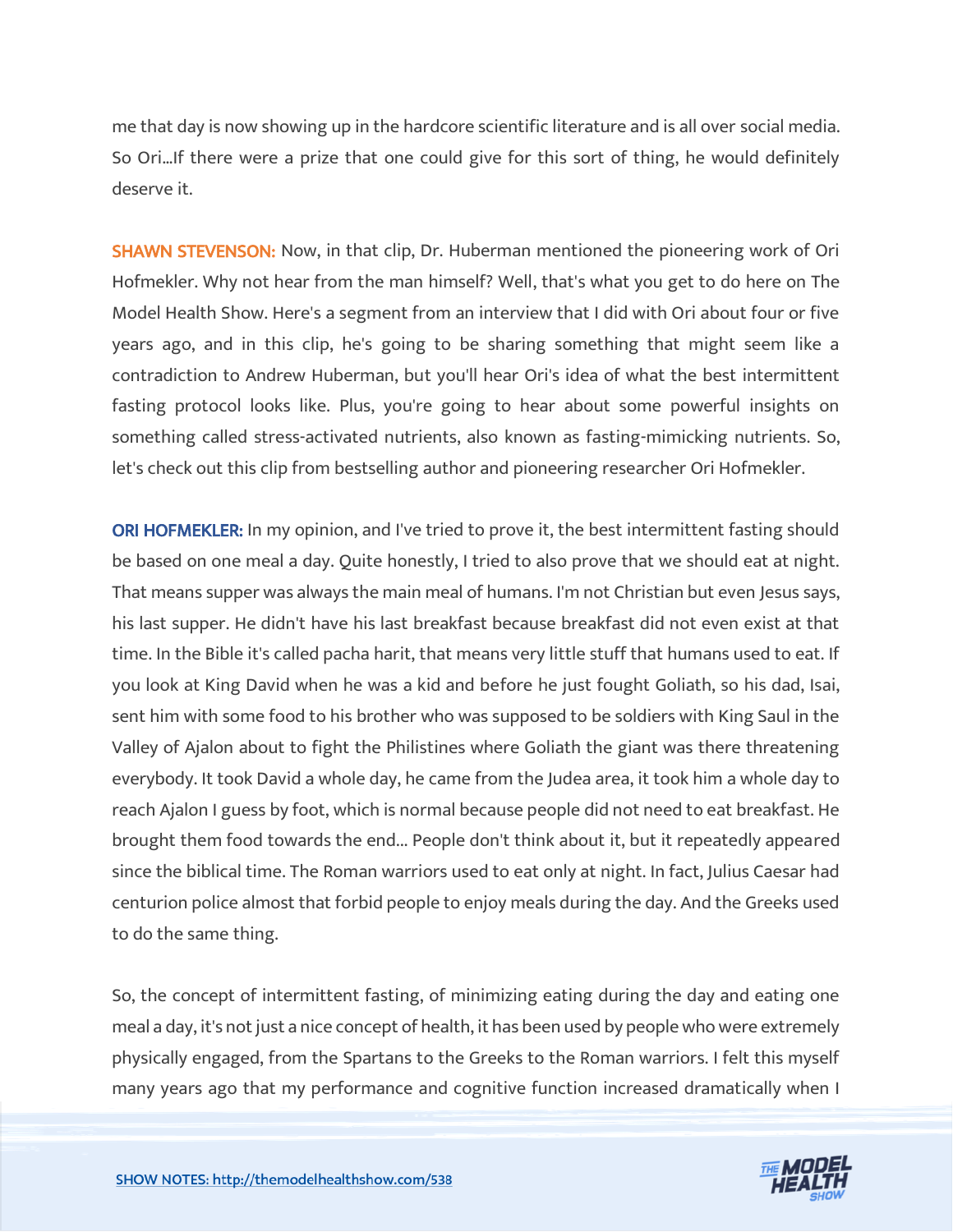don't eat. Later on, when I studied in university, I realized the amazing science behind undereating and fasting. How it actually increases your alertness, puts you in a survival mode, which is exactly what you need. Improves energy utilization, which is exactly what you need. But right now, we know with the science of stress that not eating turns on this stress response system to improve you. We, I believe though, should not overdo it. So, in my opinion, I believe that people should eat once a day, and don't fast, and eat every other day. The reason so, two reasons. Number one, we evolved to do it this way. We live around the 24-hour circadian clock. We need to compensate at least once a day before suffering side effects. But even more so, when you prolong any stress, whether it's physical or nutritional, you are putting yourself under the risk of falling to chronic stress, and chronic stress is the worst thing you can put yourself under, Shawn.

So, extending fasting to every other day as a routine, or every three days like fasting three days as a routine, I believe is a big mistake. If it goes for too long, it creates emotional stress. We never evolved from that, and it doesn't bring you any benefit beyond what I just described. I clearly say in my book and show that every stress to be beneficial must be intermittent. You cannot just prolong any stress. Just think about even the radio that you like puts you under stress, it's creating stress. It puts adrenaline, you create, and you achieve. But what if somebody just put you now for a week like this standing like this next to the mic and drilling? That will crush you, Shawn. Same beneficial stress prolongated. It has to do simply with the way we evolved. Our endocrine system, the brain... Controls the most important response to stress that we have. It's called the fight or flight response.

It's the most critical response to primal survival because if some kind of a danger happens, or a bee is about to create... Even more so, a human being is threatening you, or war, or some situation of fire that you need to fight or run away, this system helps you react properly. Problem, the system never evolved to be activated for a prolonged period of time. It evolved to be strong, fast, swift reaction. So, when you see fighters in the ring, correctly so, they're usually coming in a bout that's divided into three or up to five-minute rounds. Five minutes in maybe UFC, or MMA, and three minutes in boxing gives you enough time to somehow do these intermittent bouts that you are dealing with. In fact, coffee is totally complimentary and so is MCT. Totally complimentary to fasting. In fact, it makes fasting even more better, there's a lot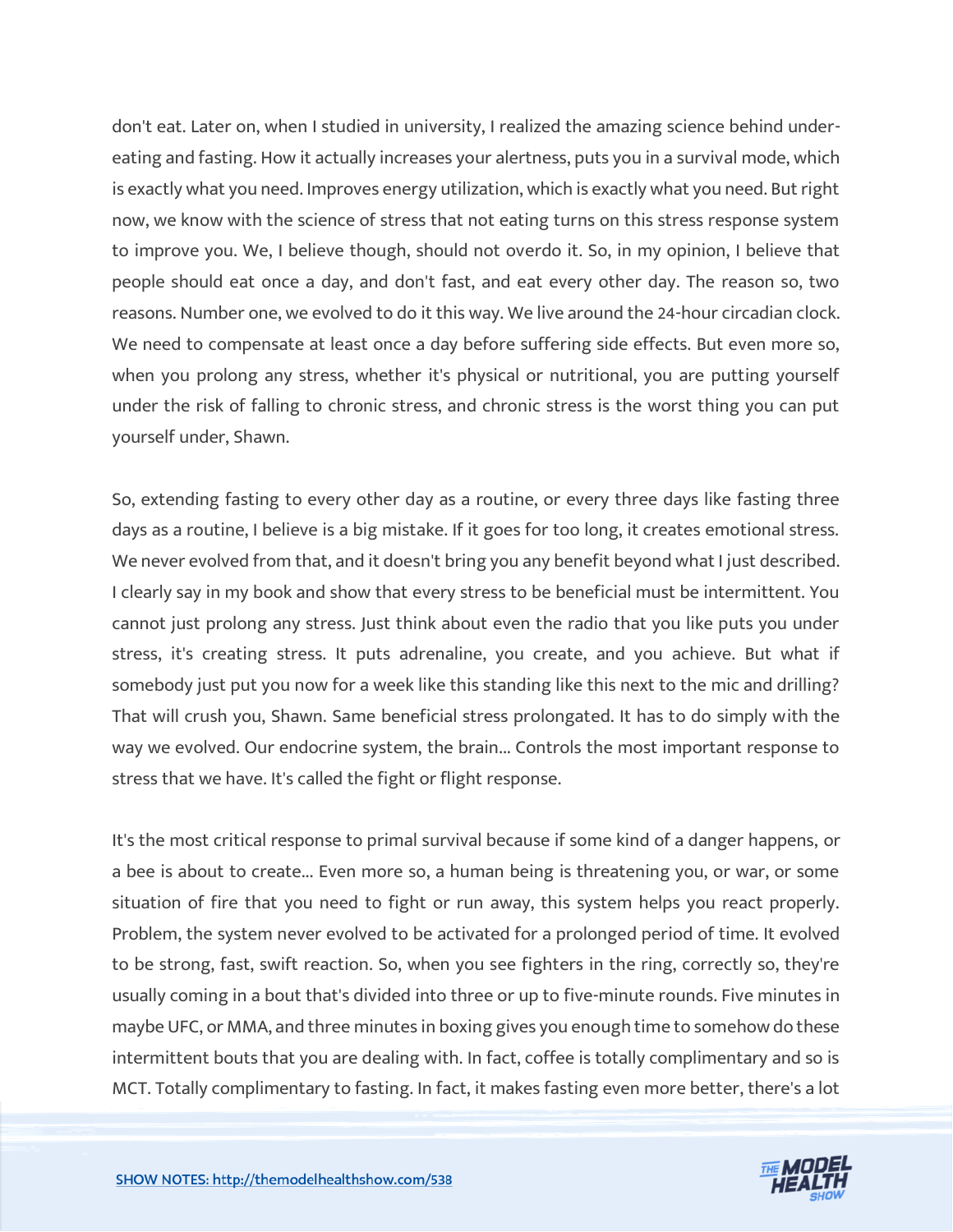of science. In fact, coffee mimics the effects of fasting. There are certain kinds of nutrients that mimic the effects of fasting and exercise on your body. There's nothing wrong with eating these nutrients.

Shawn, people don't understand, when you have these stress activated nutrients, some of them fell under the radar, some that are most important. Most people hardly ever, but many of them still exist in our food. So, listen to that, how about you eat blueberries, they taste sweet, they give you naturally occurring sugar, but this does not raise your blood sugar. The post-prandial effect of blueberries, or even green tea or coffee, is reduction of blood sugar. In fact, if you eat something with blueberries, enough polyphenols or tannin in blueberries will reduce the blood sugar, and same in all berries. Strawberries, raspberries. There's research done on grape pomace. If you eat grapes, not the industrial or GMO without seeds, with the seeds and the pomace, the grape pomace has shown to significantly reduce post-prandial after meal blood sugar and lipids. Now Shawn, you know that this is the number one factor for diabetes, obesity, and aging, is the post-prandial elevation of blood sugar and blood lipids. So, for people who eat frequently, every time they finish or after the meal, breakfast, lunch, a power snack, and then dinner, and then late dinner, there is elevation of blood sugar and lipids that overall, it's an accumulative factor that leads to metabolic syndrome, obesity, and diabetes. This explains why modern men are so vulnerable.

So, the point is what we generally don't know that many nutrients that are hidden someplace, even in the supermarket, don't work like the regular food that we eat. You can eat it when you under-eat during the day. It compliments fasting, and that's why I put berries as a very desirable food. Good grass-fed whey contains nutrients that mimic fasting, and basically some kind of fruits have it. You minimize your eating, but you don't need to starve yourself. You actually compliment your body by giving it nutrients that strengthen your insulin, prevents a blood sugar spike, make you lean down even more so. So, your routine actually, when it's reaching the breakfast, it's just perfect. Not only that you fast, you put coffee that mimics fasting. Coffee does other things too. Shuts down your hunger a little bit, activates cellular effects that improve your brain capacity, and your protective capacity. And then you exercise, as you described. You further deplete, that's stress principle number two, maximum impact. You deplete further your glycogen because you virtually exercise on empty. So, by the time

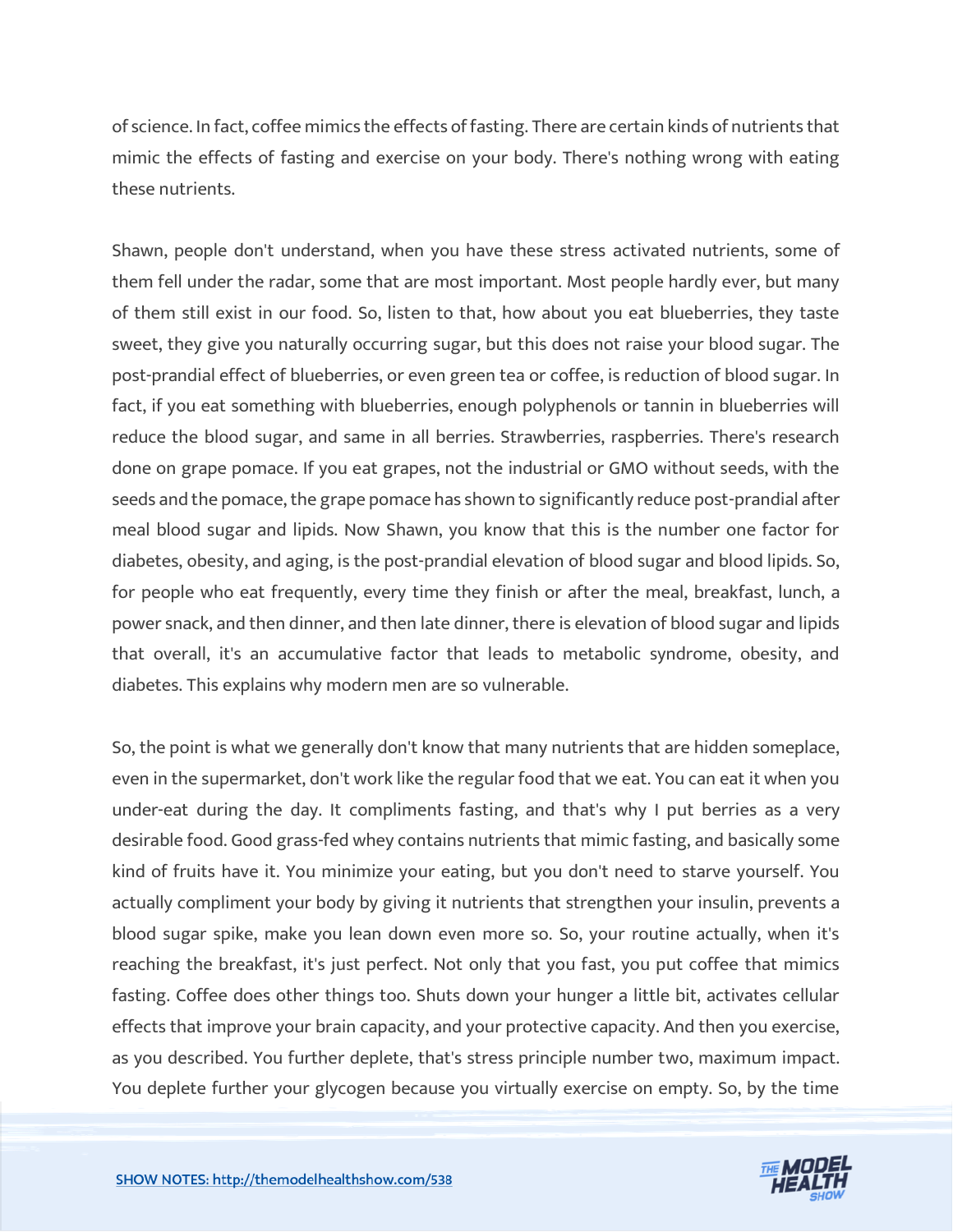you finish your exercise, you're in a peak energy depletion. Your body is in a peak survival mode. If you can pull this and it's not easy, instead of shoving food, recovering immediately, pull that, push that for another hour or two, you just got great beneficial factors percolating in your system.

So then when you eat the meal, you cannot get fat after such depletion. That's part of the stress principle. Energy depletion overrules any other factor. In fact, you become even resilient to sugar itself, and sugar is the worst thing you can do. But when your glycogen is depleted, your body can tolerate even sugar. So, I believe your intermittent fasting is right because it works for you, because you feel it, you experience it. There's no steady rule, but the one thing you should avoid, and I'm saying it to everybody, do not go under a theory if it doesn't work. Don't put yourself under stress that will crush you. Do not over-fast, do not over-train, and every time that you're under enormous stress or anything, stop and try to break it down. If you feel that something is prolonged, try to break it down either by a bout of exercise, go out, breathe air, talk to somebody that you trust. Don't let anything manifest or percolate inside you for too long.

**SHAWN STEVENSON:** One of the most interesting things about Ori Hofmekler's work is his focus and bringing to the public these fasting mimicking nutrients and the science around that, and some of the ones that he mentioned, providing these fasting mimicking nutrients were MCT oil and grass-fed whey protein. So even in his distinction that, "Hey, I feel that the best way of intermittent fasting is one meal a day," this isn't taking into consideration the fact that we get to add in some of these fasting mimicking nutrients. So having a protein supplement, high quality, he's a very big proponent of high quality as am I, and also specific oils that can basically support this fasting process. In a randomized double-blind study published in the International Journal of Obesity and Related Metabolic Disorders, they placed participants on a reduced calorie diet that included either supplemental MCT, medium chain triglycerides or supplemental LCT or long chain triglycerides. After the data was compiled, it was revealed that the group who included MCT oil lost more weight, eliminated more body fat, and experienced higher levels of satiety.

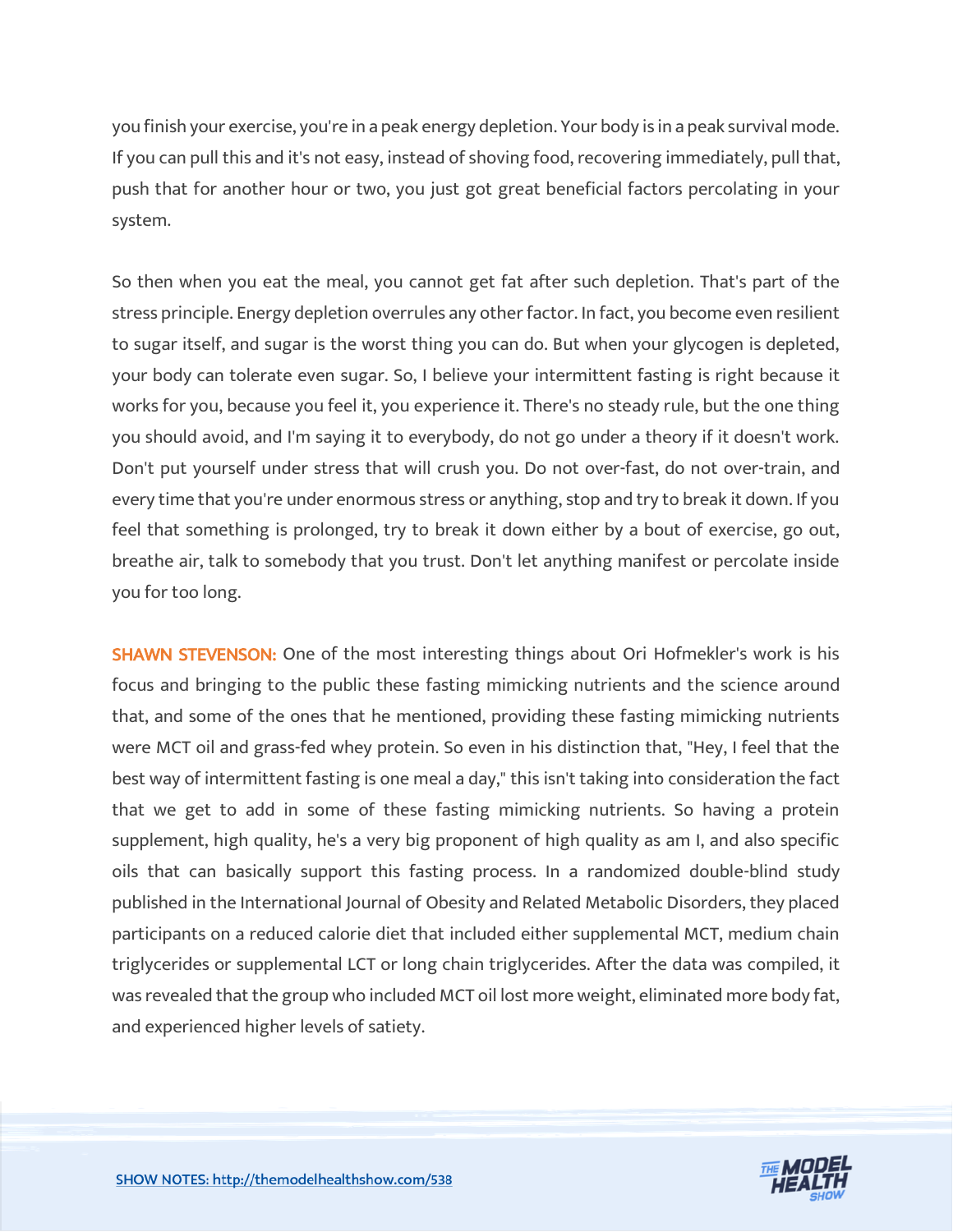These medium-chain triglycerides do something special for our metabolism. Additionally, data, again, cited in the International Journal of Obesity and Related Metabolic Disorders reveal that medium chain triglycerides, MCTs are able to boost the oxidation of stored fat while increasing satiety at the same time. The study also noted that MCTs enable study participants to retain more of their muscle mass during the weight loss process. Can you see how this can go handin-hand with some smart intermittent fasting utilizing MCTs? This is something that I do on a daily basis. As of this recording, as I'm recording this show right now, I haven't had a "meal", but I have had my powerful drink that I made, so this could be your favorite tea or your favorite coffee, but I also imbue it, combine it with MCT oil, specifically the emulsified MCT oil, or the original MCT oil from Onnit.

They do stuff the right way. They're sourcing it the right way, if you're just getting your MCTs from company X, it's probably a sketchy situation, Onnit is an industry leader and making sure that this is sourced correctly, and it's not getting cut with other stuff, you're actually getting the real deal, wholly feel, when it comes to MCTs. Go to Onnit.com/model. That's O-N-N-I-T.com/model, you get 10% off everything they carry, including their incredible grass-fed whey protein, as Ori mentioned, and also their emulsified MCT oil and their original MCT oil, which today I had both... Actually, I made two different drinks, that's fueling me on this incredible process today of research and recording this show. I'm fueled On MCTs. So, check them out onnit.com/model. Now, let's move on to our next expert in this powerhouse compilation, looking at the science and practical application of intermittent fasting. Next up, we've got digestion and nutrition specialist, Dr. Will Cole. And he's also the bestselling author of several mega-hit books, and he's a physician for some of our favorite public figures as well, folks like Gwyneth Paltrow, for example.

Shout out to the Marvel universe, when I think of Gwyneth Paltrow, I think about Pepper Potts, alright, I know she's done a lot of other stuff, but that's what I think about. So, Dr. Will Cole and in this clip, he's going to be sharing some insights about this important concept when it comes to intermittent fasting called metabolic flexibility. And also sharing insights on another version of intermittent fasting that he refers to as intuitive fasting, plus he's sharing a fasting fueled benefit for our mitochondria, check out this clip from the amazing Dr. Will Cole.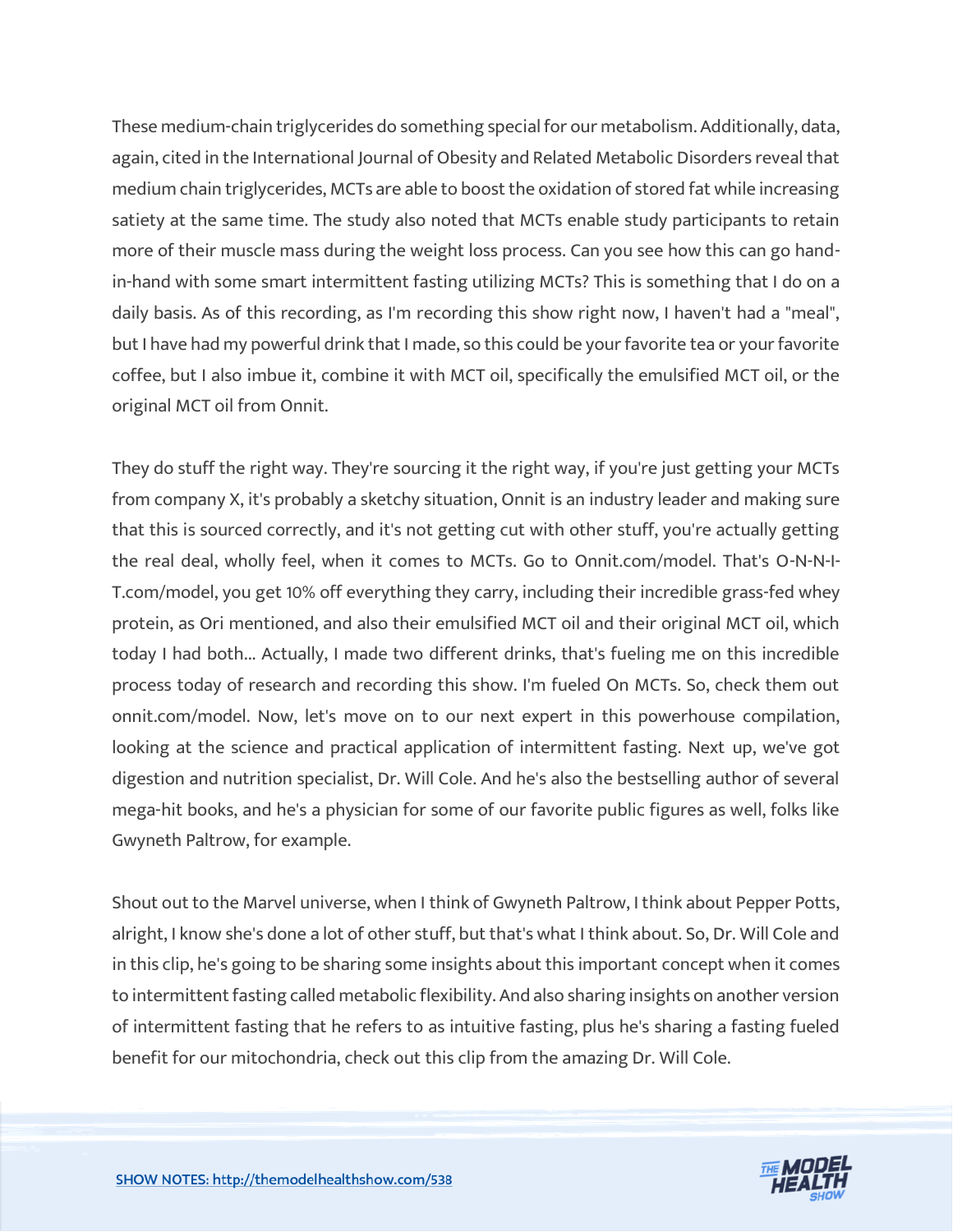DR. WILL COLE: Many people are finding themselves in a lack of metabolic flexibility, they're stuck in that sugar-burning mode, they're bound by the next meal. The amount of bandwidth that the next meal and the next snack and the next craving is, it's taking up a lot of their headspace up throughout the day, and even when they eat food, they don't really feel fulfilled for long, and they can feel fatigued and lethargic afterwards, that's... These are some of the hallmarks of metabolic rigidity or metabolic inflexibility. We all are born as babies producing ketones for proper neural development, it's something that humans would have been in times of ketosis for eons. So, when people talk about this stuff being a fad, what we're doing right now in modern life is the fad, we're just returning something that people talked about for thousands of years, and it's now substantiated in science too, so it's our birth right. We're... Metabolic flexibility is our birth right, we are just returning to that birth right, that's all.

And that to me, when someone has metabolic flexibility, they have a log in the fire, fat for fuel, they've a kindling on the fire when they want it and when they need it, that's the best light, that's the best energy to fuel your day, there's no shame in either one of those. The problem is people feel like I'm advocating for people to always be in ketosis or to always be fasting, no, these are tools to pick up to better your life. And intuitive fasting will just happen as you gain metabolic flexibility, because you can go longer without eating and one day I'll wake up, I feel great. I know, I feel great when I do some fasting and time-restricted feeding, I'm consulting patients in the morning online, and I'll break my fast at lunch, and then the next day, and maybe it's a Saturday morning, I want to have a breakfast, there should be that grace and lightness to this, it shouldn't be this punitive thing, and that's what I'm talking about, that's what you talk about. This is our message when it comes to this, this is a tool to better your life, we're not like, "You can't eat, and if you eat, you're bad".

This is completely a misrepresentation of our message. So metabolic flexibility is this awesome place where you have food peace, you have an inner stillness of knowing, I feel great, and I eat when I want, and I don't eat when I don't want, because I feel great where I'm at, and there's just this in-tuned awareness of what your body needs at any given moment.

**SHAWN STEVENSON:** And this, when you talk about utilizing different fuels, this is literally... The heart of this is the mitochondria.

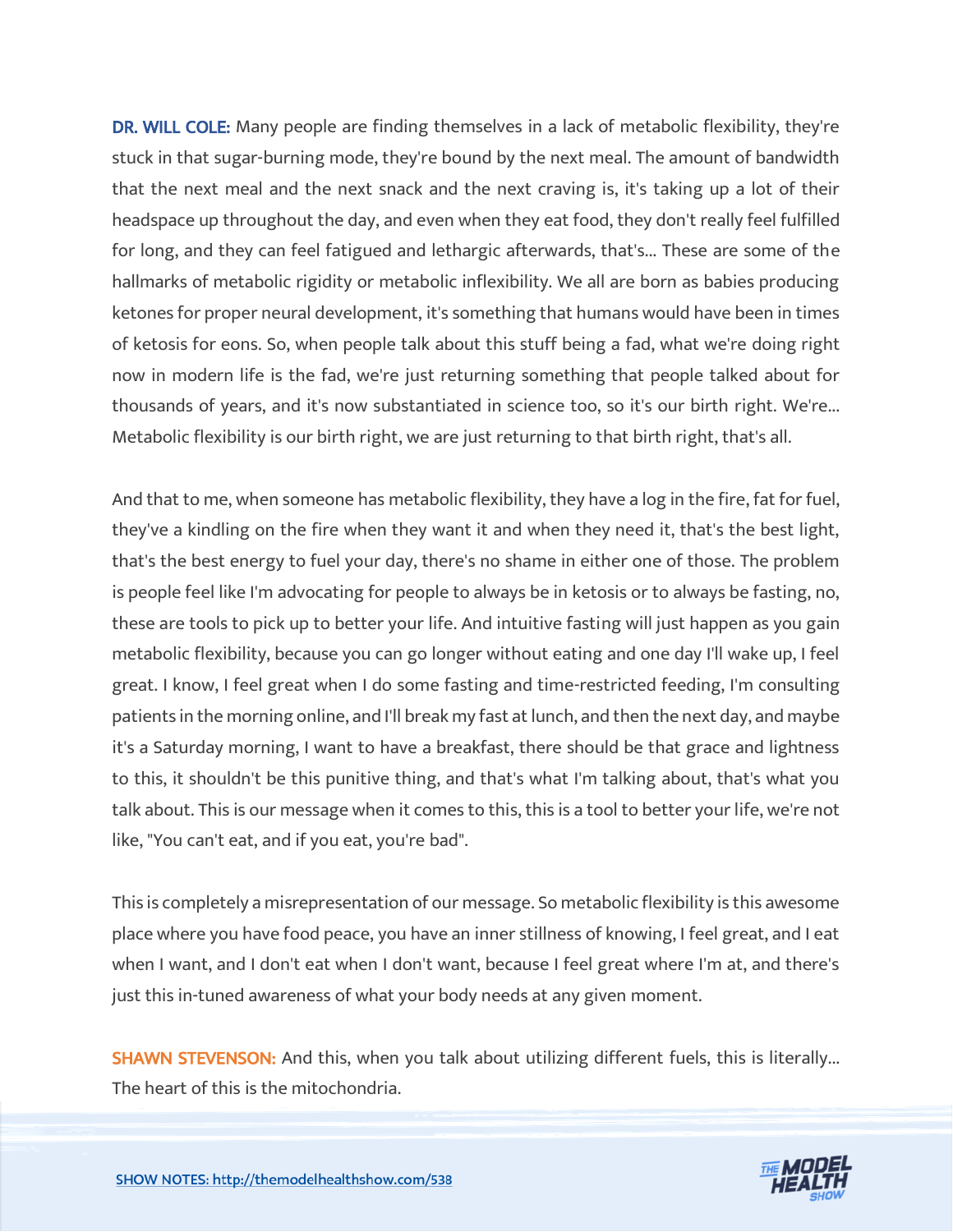DR. WILL COLE: Oh, yes, mitochondrial indecision.

**SHAWN STEVENSON: It being able to utilize the different fuels.** 

DR. WILL COLE: Absolutely, yeah. So mitochondrial indecision, many people find themselves... I call it in the book, and that's how I've been calling it for years, is metabolic purgatory, where you're not fully fat-adapted, you're not probably sugar-adapted, you got the kindling off the fire 'cause you're trying to diet and you're like, "Oh, that's diet culture." That's like the toxic diet culture of failing and filling yourself with shame because you can't stick with it. Yeah, 'cause you were dependent on kindling. So mitochondrial, we need to train our mitochondria over time to build the proper infrastructure to start burning fat for fuel, that takes time.

The analogy that I use in the book is this sort of proverbial yoga class for your metabolism. Look, I don't do yoga that much so I can't... I'm just giving myself as an example, and I'm not very flexible either, so if I showed up to yoga, even if it's a beginner class, I'm going to be like, "What the heck? The human body should not move like this, I'm horrible about it." And I could even judge yoga and say, "Yoga is not for me." But no, it's something new and musculoskeletally, I am inflexible. Many people's metabolism is inflexible, so it's just about being consistent in gaining that flexibility, and part of that is the mitochondrial ability to burn fat for fuel.

**SHAWN STEVENSON:** Oh, wow, so we want to get our mitochondria to be able to do downward dog basically.

DR. WILL COLE: Yeah, hold that warrior too.

**SHAWN STEVENSON:** Hold that warrior... I love that so much because essentially what happens with... We create these kinds of metabolic clogs with the way that we eat, especially the type of food that we're eating. As you mentioned a couple of times, just the very nature of the things that we are exposing ourselves to, that's the fad. Smurf cereal that I grew up on, which was my favorite, that's a fad. Even though it looks like Doritos have been around a long time,

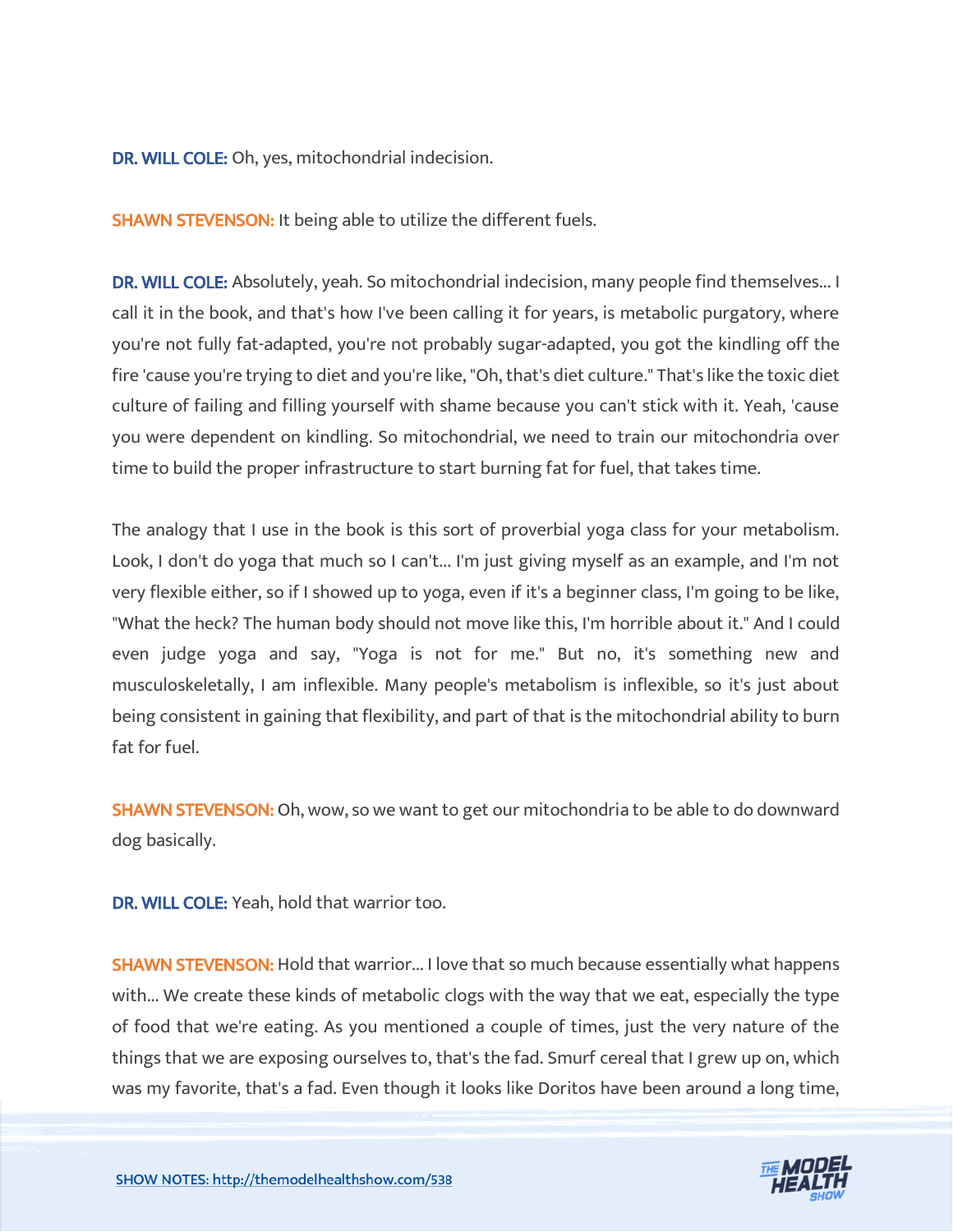it's a fad, these are new things, but creating these metabolic blocks where your mitochondria don't really even know how to utilize different fuels and creating that stagnation that you had just mentioned.

DR. WILL COLE: 100%. And it's an aha moment for people once they're on the other side of it, it makes complete sense. But I get it, when what we're talking about here is turning everything on its head as far as what they knew, and they don't even... Just because something's there every day, they'll think that's normal, and many people settle for just feeling lousy, different degrees of lousy, and like you said, it's like that... Maybe something's working for them now and that's the only truth for them, but the reality is, not everybody's wellness path has to look exactly the same. And this is the tool to improve your quality of life.

**SHAWN STEVENSON:** Now, I want to talk about... And I think this is so important just to bring some more practicality to things too, some of the benefits, some of the specific benefits of intuitive fasting, and you go through five of them in the book, I want to talk about a couple of them. The first one being ketosis. Let's talk about that.

DR. WILL COLE: Yeah, so that's part of the log on the fire, right? That is this what's known in the research as the fourth macronutrient. So, we have protein, fats, carbs and ketone bodies that again, babies are all producing them when they're born, we can all produce them, they are naturally produced in the body, and so endogenous ketone bodies is something that's one of the hallmark benefits of intermittent fasting and a clean ketogenic diet, which mimics fasting in many ways. And if you look at the research, obviously you look at the research, but for people that are curious about this, is that if you look at the pathways of the ketogenic diet and fasting, you'll see a lot of the same things because beta-hydroxybutyrate is at the heart of a lot of that research. So, it's not just the way to burn fat, it's a way to fuel your body, and it's not just a way to burn fat, it's an epigenetic modulator, it's a signaling molecule to actually downregulate and basically manage really cool pathways in the body.

So, it downregulates these proinflammatory pathways, like we just were talking about, this chronic inflammatory state, well, this is a natural, completely free way to lower inflammation levels; so, things like NF-kappaB, the NLRP3 inflammasome, these pro-inflammatory pathways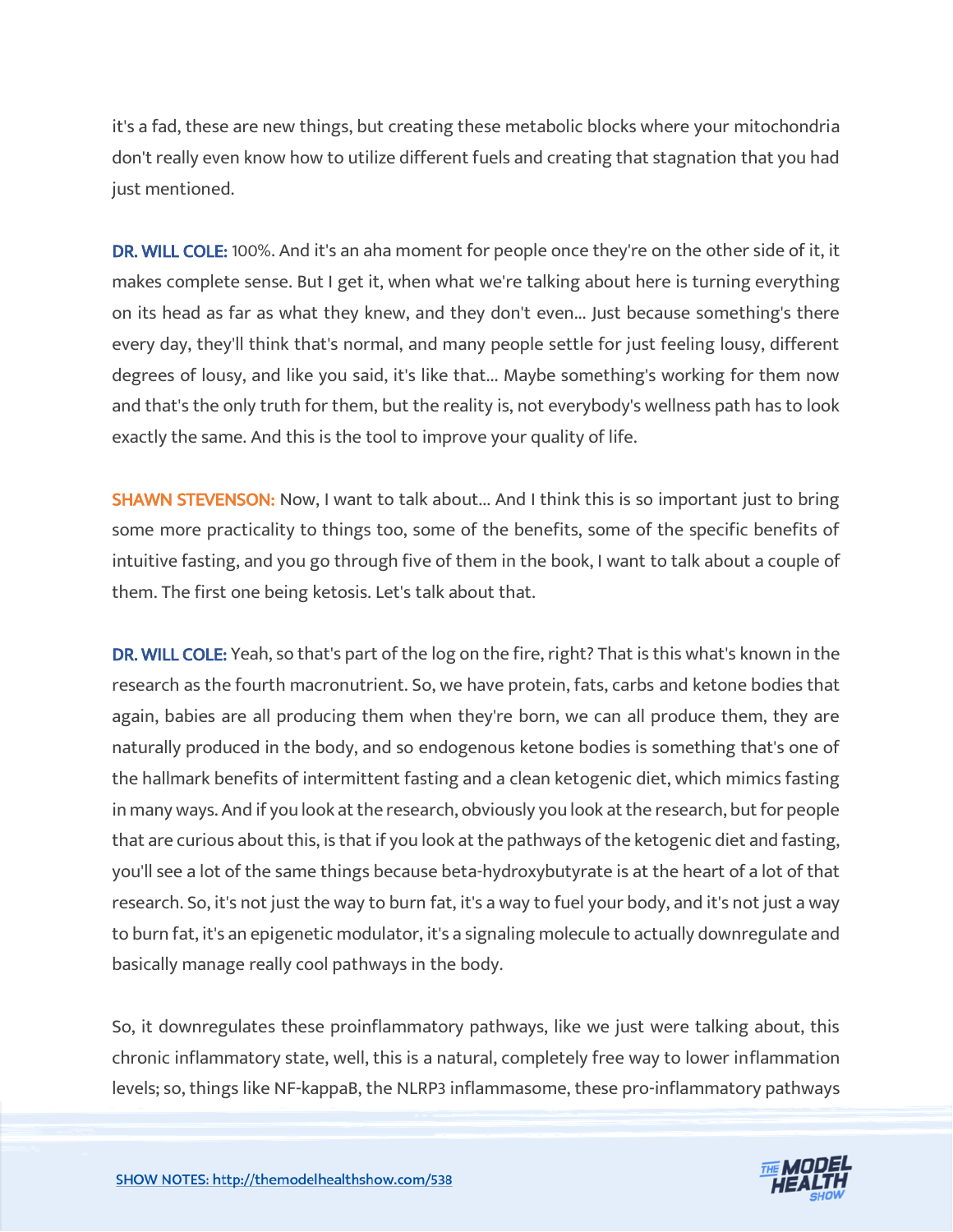are lowered naturally in this state, and we can upregulate these pro-antioxidant, antiinflammatory pathways like NRF2 pathway, the AMPK pathway. So, it's a regulator of inflammation and it increases mitochondrial biogenesis, we were talking mitochondria actually making more resilient mitochondria, it increases BDNF, brain-derived neurotrophic factor, actually encouraging neuroplasticity and making new neurons. I keep thinking of Paracelsus, the physician within. I'm like, "That dude was right. That dude was right." He didn't know all these stuffs we know now; it was the physician within. And autophagy with cellular recycling, that's just ketosis. So that was one of the five in that chapter.

**SHAWN STEVENSON:** That's so powerful, and we have... I love that you said this multiple times, the physician within creating... We've got the most powerful pharmacy in our body, and all of these different things that, man, you cannot get a pill for, your body just does when you allow it to. So empowering, man. Can you talk a little bit about which...? This is the thing about your book is that you really spend time outlining the plan to get people to the place of intuitive fasting, intuitive eating, which again, it would sound like a very... Not a conventional term, we'll just put it like that, but that's really ultimately where we want to get, where we can actually listen to our body, listen to the physician within. Because what we're eating, the way that we're eating oftentimes we're programmed to eat like somebody else, to eat for what somebody else's needs are, but once we really dial that in and listen to our own bodies, that's when the magic happens. So, can you talk a little bit about the plan that you've outlined in the book?

DR. WILL COLE: Yeah. Man, thanks for touching on that 'cause I think when... It is a paradox on one end of it, intuitive fasting when someone's in sugar-burning hangry mode, addicted to food, yeah, fasting will not be intuitive, I agree with that. But what I'm saying is, just like that yoga class, you're not flexible, you need to become flexible so you can have strength and resilience and flexibility and intuition. So, I'm right there with you, it's not intuitive to you, but by using these tools, you can gain metabolic flexibility, which just like with yoga, you'll gain strength, you'll gain resilience, you'll gain a rootedness in your body, you will be able to because that...

The log is on the fire, you are keto-adapted or fat-adapted, you can go longer without eating. So, it is this yoga class where we're stretching and contracting the metabolism over four weeks

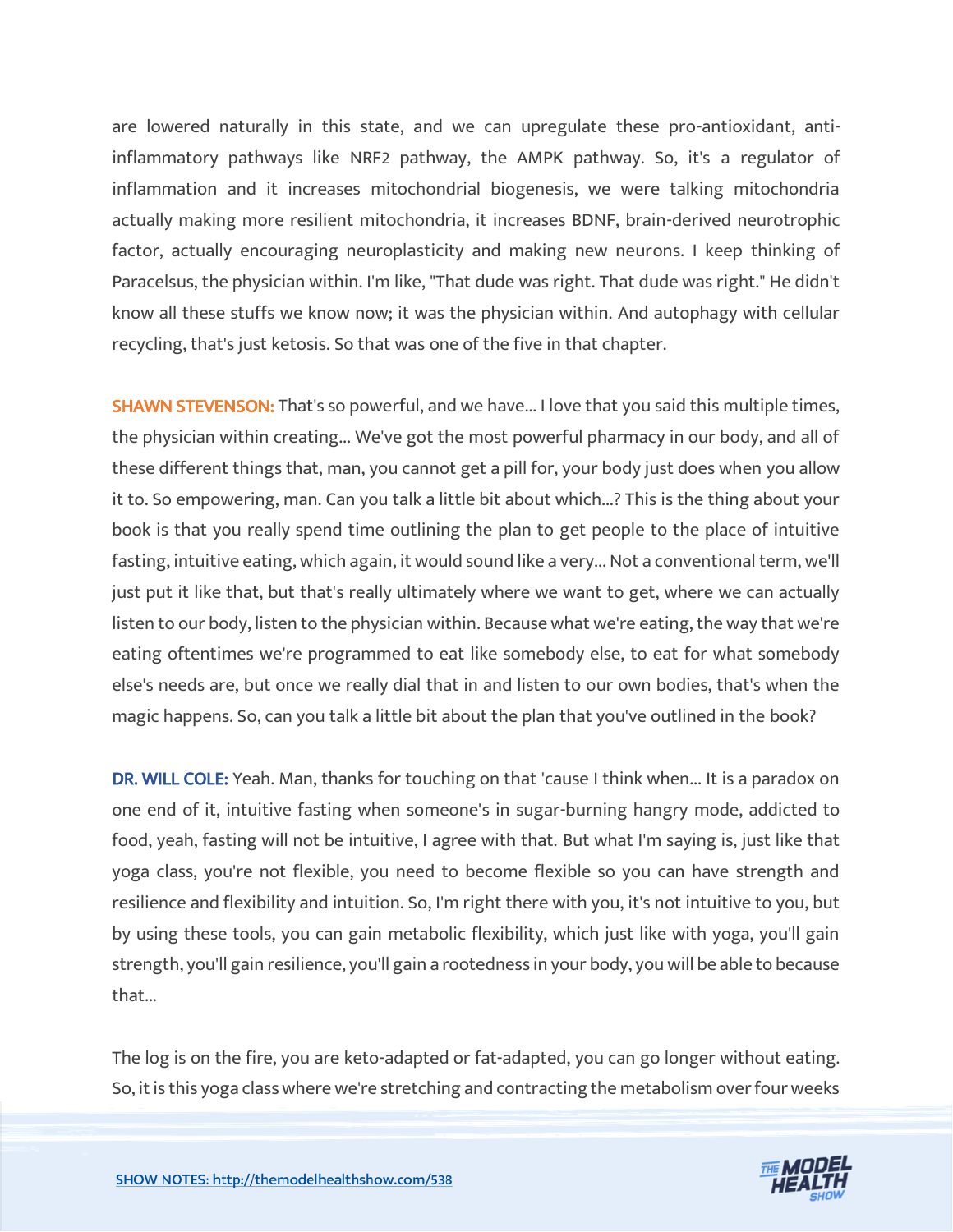and you and I both know this, but it's not done after four weeks. I want you to cycle through these four weeks as many times as you need to 'cause this is a template to gain metabolic flexibility. So, week one is a 12-12 fasting to eating window. These are all types of TRFs, timerestricted feeding windows. So, they're very moderate, approachable, accessible forms of fasting light in a way. We're not talking about multiple day water fast or dry fast. They have their place with doctor supervision for when it's clinically appropriate, but this is something that you don't need a doctor for necessarily. Most people can do this with by themselves, so 12-12 is, I think, so under-appreciated. You know what I mean? It's like the fasting... Militant fasting people will be like, "That's weak. That's weak. Why are you even saying that?" But they have to understand most people are not where they're at. We have to lean these people in and help them out where they're at and be there for them in the way that they need at this point. So, 12-12 I think most people just can start there.

SHAWN STEVENSON: And the data shows that just after 12 hours, 12 hours you start getting... A lot of these benefits start happening, so it's definitely touching that, which is 12-12 is what specifically?

DR. WILL COLE: So, you have 24 hours in the day. If they've learned nothing in this conversation, that's the first thing to learn, 24 hours a day. 12-12 is you have a 12-hour of eating, 12 hours of fasting. So 8:00 AM to 8:00 PM, 7:00 AM to 7:00 PM. Have it work with your schedule. The goal of it mainly is to not eat too late at night and allow 12 hours to... Your body to fast...

SHAWN STEVENSON: Which includes your sleep time.

DR. WILL COLE: Which includes sleep, which includes sleep, which includes sleep. People get confused on that all the time, but yeah, absolutely, sleep is part of that.

**SHAWN STEVENSON:** Having about 15 years of experience in the science and application of fasting and also running my clinical practice, writing books that contain a tremendous amount of data on the subject as well, bestselling books, the next clip is coming from yours truly, me, Shawn Stevenson. And in this clip, I'm going to be sharing with you some of the peer-reviewed evidence on how intermittent fasting actually impacts your metabolism, how it impacts your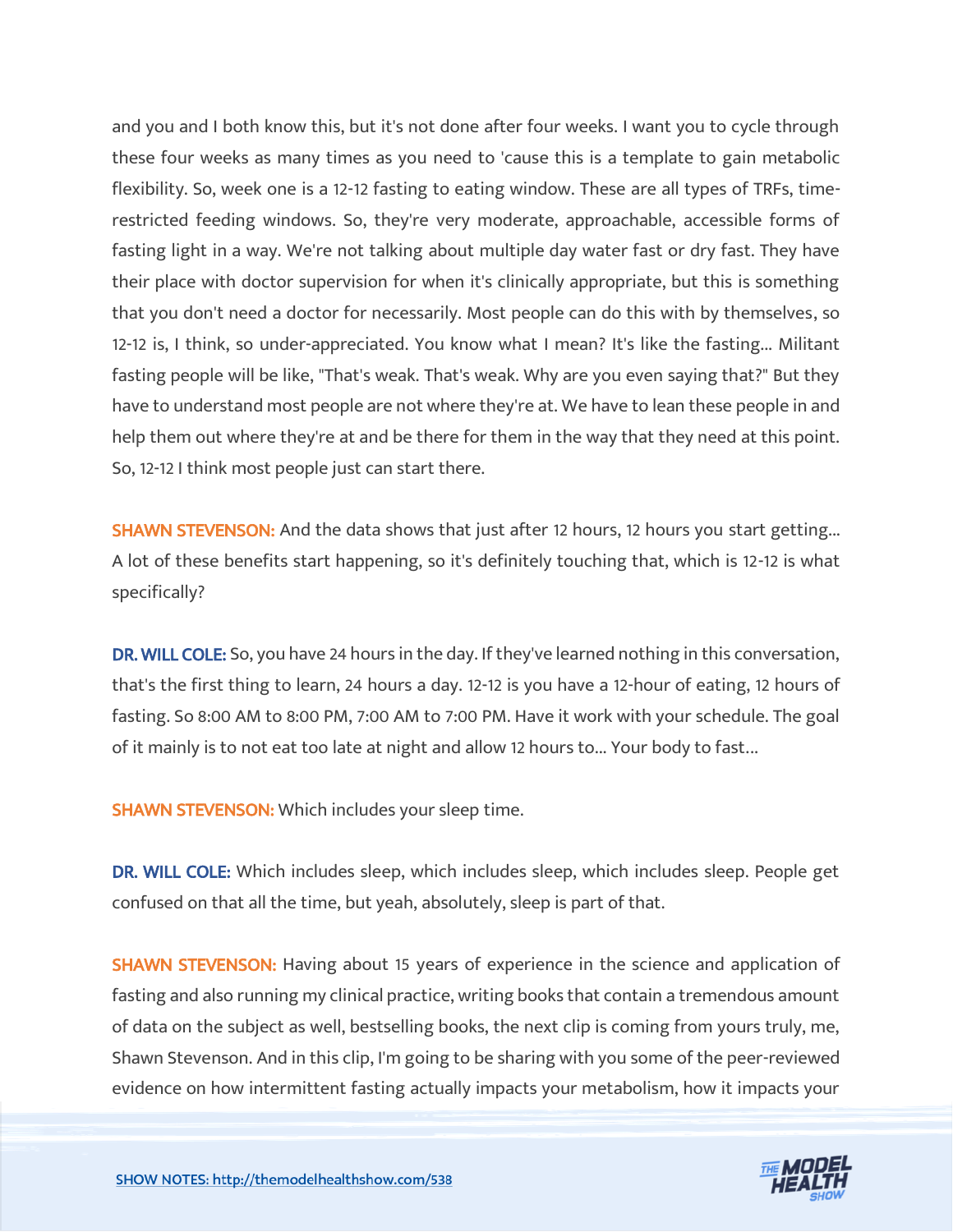brain health and much more. So, check out this clip from this powerful masterclass that we did looking at the clinically proven benefits of smart intermittent fasting.

First and foremost, smart intermittent fasting improves metabolic function. One of the most incredible things about smart intermittent fasting is that it initiates hormonal changes that make stored body fat more accessible. Data published in the peer-reviewed Journal Obesity states that employing intermittent fasting is like flipping a "metabolic switch," that shifts the metabolism from fat creation and fat storage to mobilization of body fat in the form of free fatty acids and fatty acid-derived ketones to be used for fuel. So, this process is enabling our body to actually access the reserves that most of us here in the United States, we've got about 242 millions of our citizens are overweight or obese, that we're carrying around a lot of reserves already and we're constantly bringing food in, our bodies don't get a chance to go and use those reserves and break that down. We talked about this with Dr. Sylvia Tara on a classic episode of The Model Health Show really looking at the science of fat and digging in on that subject as well.

Now if we understand this, that we're able to now access our stored body fat more easily, this highlights another study here. And this was conducted by researchers at the University of Copenhagen, and they found that intermittent fasting is able to quickly reduce insulin resistance and nullify the effects of insulin-created roadblocks that stop fat from being released from the fat cells. And their study also revealed that intermittent fasting has some significant effects on our vital satiety hormones. So again, this shouldn't be hard for us because it's just getting in touch with what our genes are expected to do, what we've been doing for centuries upon centuries upon centuries as human beings and so it has a lot to do with our satiety hormones and us feeling good, even when we're not eating. Research published in the Journal of Endocrinology reports that intermittent fasting can improve the function of satietyrelated hormones like neuro-peptide-Y while supporting fat loss and retaining lean muscle mass. This is the big one, this is the big one because a startling percentage of people who lose weight through conventional calorie restriction regain their lost fat and find it exceedingly harder to lose weight over time and a huge metabolic player in this conundrum is a loss of their body's valuable lean muscle mass.

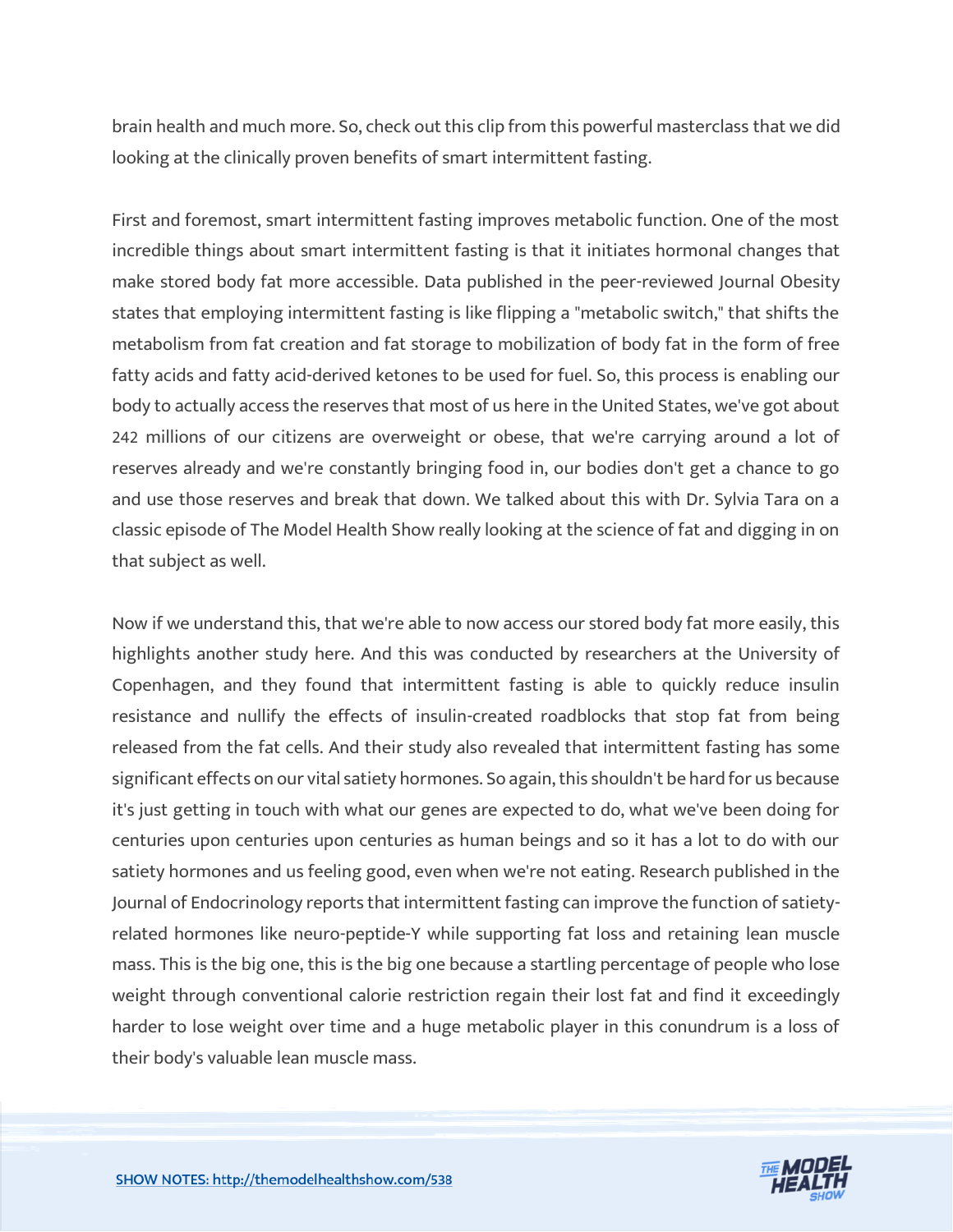So to say lean muscle mass is kind of a repeat because muscle mass in and of itself is a lean tissue, but we've got to understand that when we lose muscle mass, muscle is very expensive for our bodies to carry and it really is this kind of metabolic machinery that we carry around and muscle is also a reservoir for very potent hormones that help to regulate our metabolism and the list goes on and on and on the benefits of having more muscle on our frame, but the more muscle we're carrying, the more caloric expenditure that we have automatically. Our resting metabolic rate is going to be higher for this version of ourselves that has a significant amount of muscle mass versus a version of ourselves that has 20% less, 25% less muscle mass. We're going to be just burning more calories at rest and when we're doing stuff. But multiple studies now are really affirming this and sharing this data that haphazardly cutting calories, this caloric restriction paradigm that we have and not understanding the quality of food, circadian rhythms and all these other aspects, sleep and how our sleep affects our metabolism, just haphazardly cutting calories, we're losing a significant amount of our muscle mass when we do that haphazardly. But a way that we are able to retain our body's muscle mass is through circadian nutrition, circadian fasting.

So, improving our metabolism overall, improving fat loss, but also retaining our lean muscle. That's the key and this is why folks find it so difficult to keep weight off after crash diets is that we're losing muscle, which sets us in a disadvantage, a metabolic disadvantage. So, we want to retain our muscle mass and... We know that this circadian fasting, smart intermittent fasting is one way that is clinically proven to do that, but also during that fasting window, we'll just say again, the researchers had folks go from 15 sporadic hours a day of eating just to 12, for example. So that's just maybe you finish your last meal of the day at say, 7:30 PM, and then you have your first nutritional intake, your first meal at 7:30 AM, that's 12 hours. That's not even that big of a deal if you think about it, because our fasting window also includes our sleep, alright. And there is a growing amount of data now also demonstrating how eating late into the evening... Because this is one of the things that, again, seems a little bit like fitness and nutrition gossip, but eating late into the evening is going to prevent weight loss, or significant weight loss.

It's not always 100% the case for sure, there's nuance here, but in general, what's happening is eating late into the evening creates significant disruptions to our sleep quality, sleep

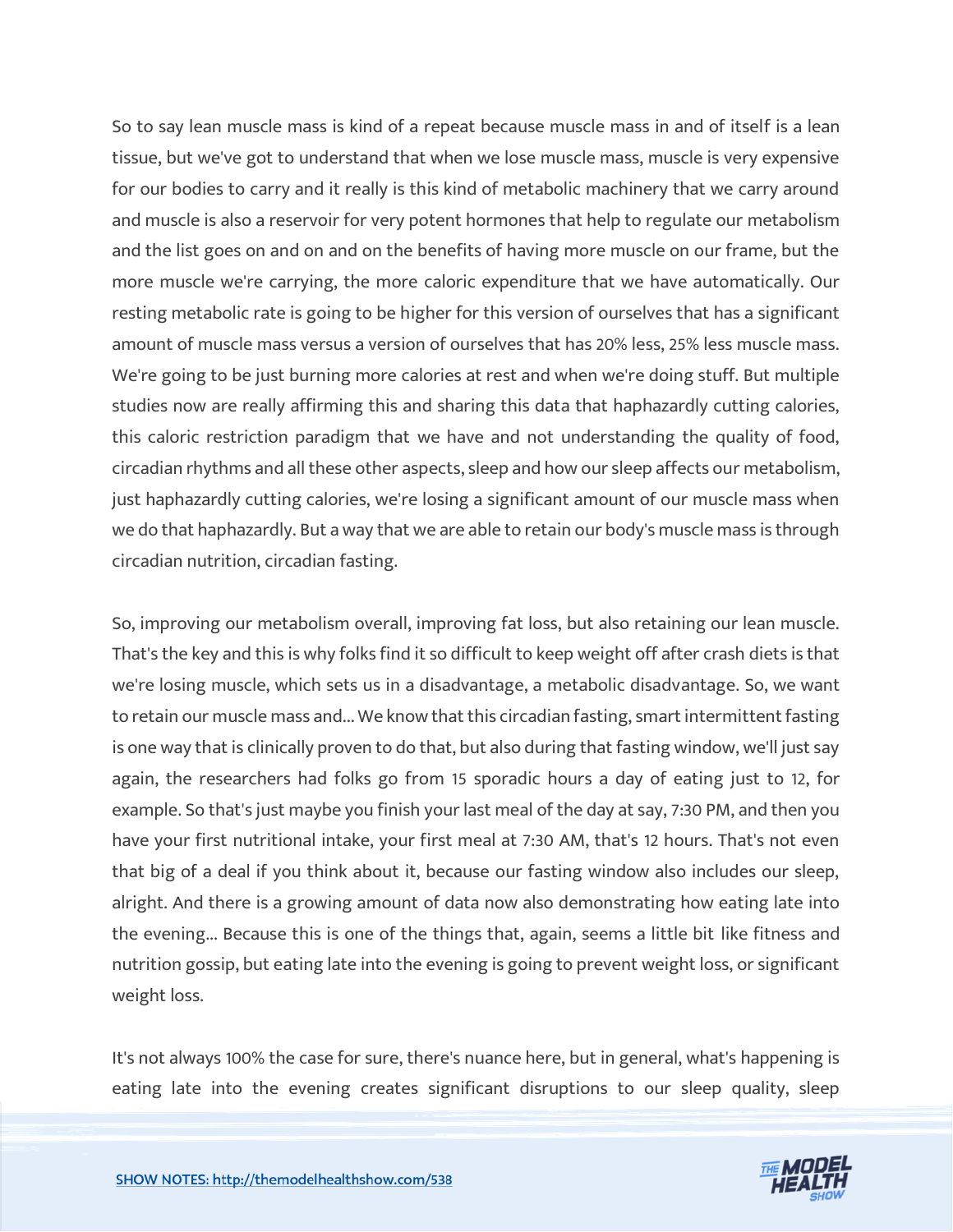efficiency, which our sleep is a major controller of our metabolism. And if we're already in a state where we're overweight or obese when we eat a meal we're getting a significantly higher increase in cortisol levels, alright, because there's a little bit of a stress associated with eating food, because your body has to be top line, your immune system is primarily located in your gut. About 70% of our immune system is located in our gut, and so they have to be front line interacting and working on is what just came into our body safe.

What do we do to get everything where it needs to be, it can be a stressful event, but it can also be beautiful when things are in balance. So, we know that there's a higher propensity towards higher cortisol levels when we eat if we're overweight or obese, and then that just creates a vicious circle. Because cortisol is sort of an antithesis of melatonin, if your cortisol levels are getting pushed up, it's going to push melatonin down, and inherently that's just one way it's going to affect our sleep quality, and plus, just by the nature of eating a meal, a lot of energy has to go there into digestion. It's a very energy-intensive process of taking food because you got... This is a really powerful like aha moment. When you eat something, it's going to become you, it's going to become human tissue. It is a very complex, amazing process, we don't even fully understand yet, but we know that it's the biggest energy demand for the average person is to digest that food that they've eaten, alright. So, it's taking energy away from rest and recovery from our sleep. So having a little bit of some barometers there with not eating too late into the evening... It doesn't have to be 100% of the time either, that's the other part.

So, it's giving us some flexibility and some freedom and not being neurotic about it, but at the same time, what is going to be best for us overall. But in addition to that, during that fasting window, that doesn't mean you can't have anything. There's an entire section that I have in Eat Smarter talking about some of the fasting mimicking nutrients in foods that actually help the benefits and encourage even more benefits through specific foods and nutrients consumed during your fasting window. And one of them is an effective adjunct to intermittent fasting because it's particularly able to support fat loss while protecting muscle mass as documented in a recent study featured in clinical interventions in aging. And what I'm talking about is the absolutely prized and storied tea, fermented tea, pu'er, pu'er, P-U-'-E-R, alright, so pu'er. A recent study published in the peer-reviewed journal, Nature Communications, uncovered that

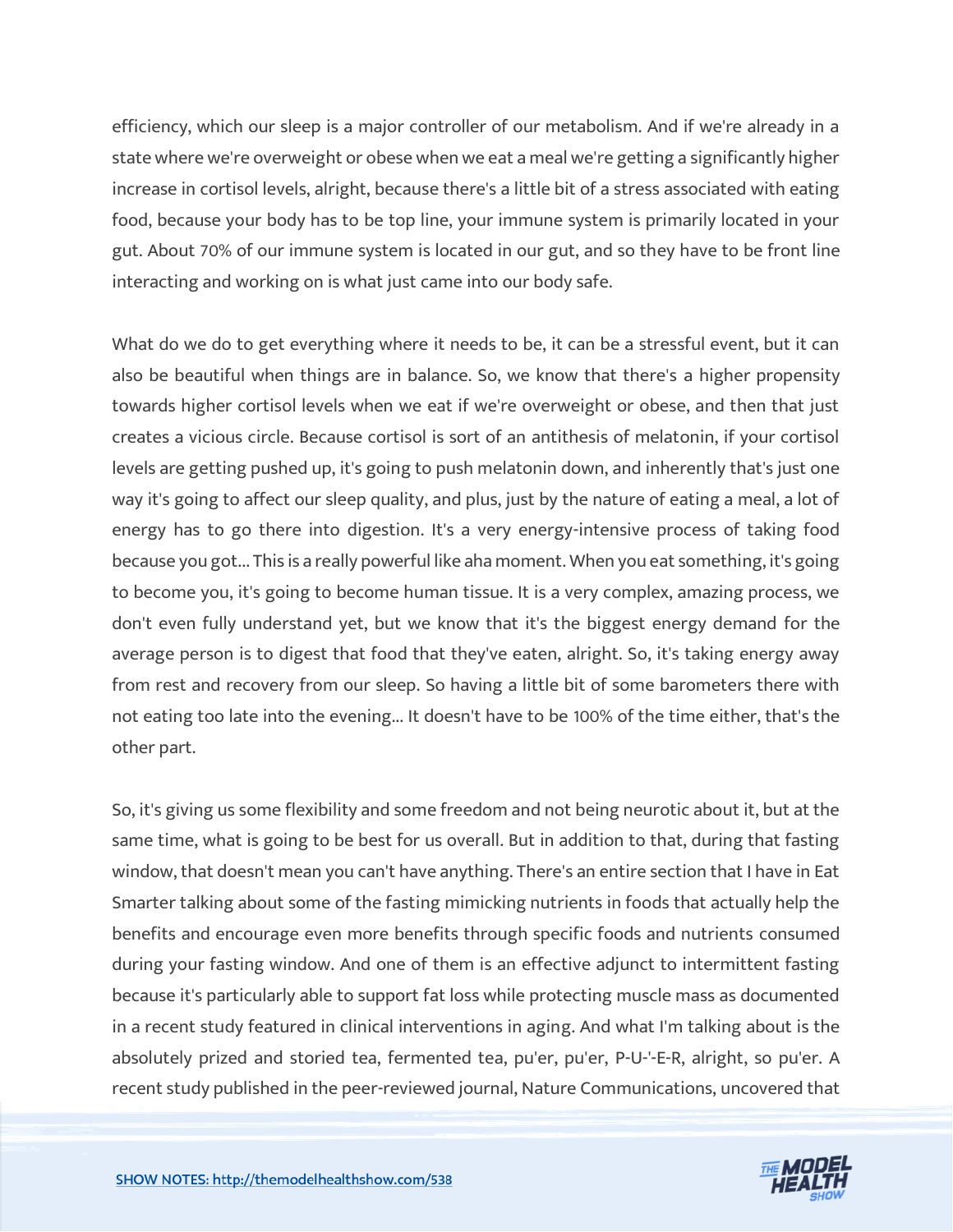a unique compound called theabrownin found in traditionally fermented pu'er has some remarkable effects on our microbiome as well. So not just being protective of our muscle mass, but also improving the health of our microbiome, which again our microbes have these internal clocks too, okay? It's not just our human cells, but we have these biological clocks, these circadian clocks within our bacteria cells as well.

The research has found that theabrownin in pu'er positively alters gut microbiota that directly reduces excessive liver fat and reduces lipogenesis, the creation of new fat, but always as always, the sourcing of where we're getting these incredible superfoods and super herbs, these incredible teas matter more than ever, you want to make sure that you're getting it from the right place, because today, the supplement industry, the food industry is so... The regulations, the supply chains, we've talked about this multiple times in the show with some of the leading experts in it, it's a bit sketchy. So, we want to work with companies that have integrity, that are sourcing things the right way, that go the extra mile to make sure that you're getting high quality foods and supplements without any nefarious things that come along with it, because liver damage from haphazard supplement use is one of the things that's on the rise. And this is why the fermented pu'er that I drink is from Pique Teas, P-I-Q-U-E because they use a patented cold extraction technology to actually extract all these bio-active compounds in the pu'er, and also, they have a triple toxin screening process for one of the highest levels of purity testing for pesticides, heavy metals, toxic molds that are common in tea.

And it's common, they're making sure that this stuff is not in there and also, it's wild harvested so it has even more concentrations of polyphenols that create all these great benefits that we're talking about with the microbiome. Definitely check them out, one of my favorite things, go to piquetea.com/model, that's P-I-Q-U-E-T-E-A.com/model, and use the code model at checkout and you get an exclusive 10% off. Okay, that's piquetea.com/model, use the code model at check out for 10% off, and I love their pu'er, also their ginger tea is one of my favorites. And with the pu'er, I like a little bit of emulsified MCT oil along with that. It's one of my favorite things, just love it, love it, love it. Alright, now when talking about smart intermittent fasting, it's not just the metabolic domain, it's also in the health of our brain and cognitive function as well. Intermittent fasting, smart intermittent fasting can stimulate the production of new brain cells, and this is according to data published in the Journal of Molecular Neuroscience.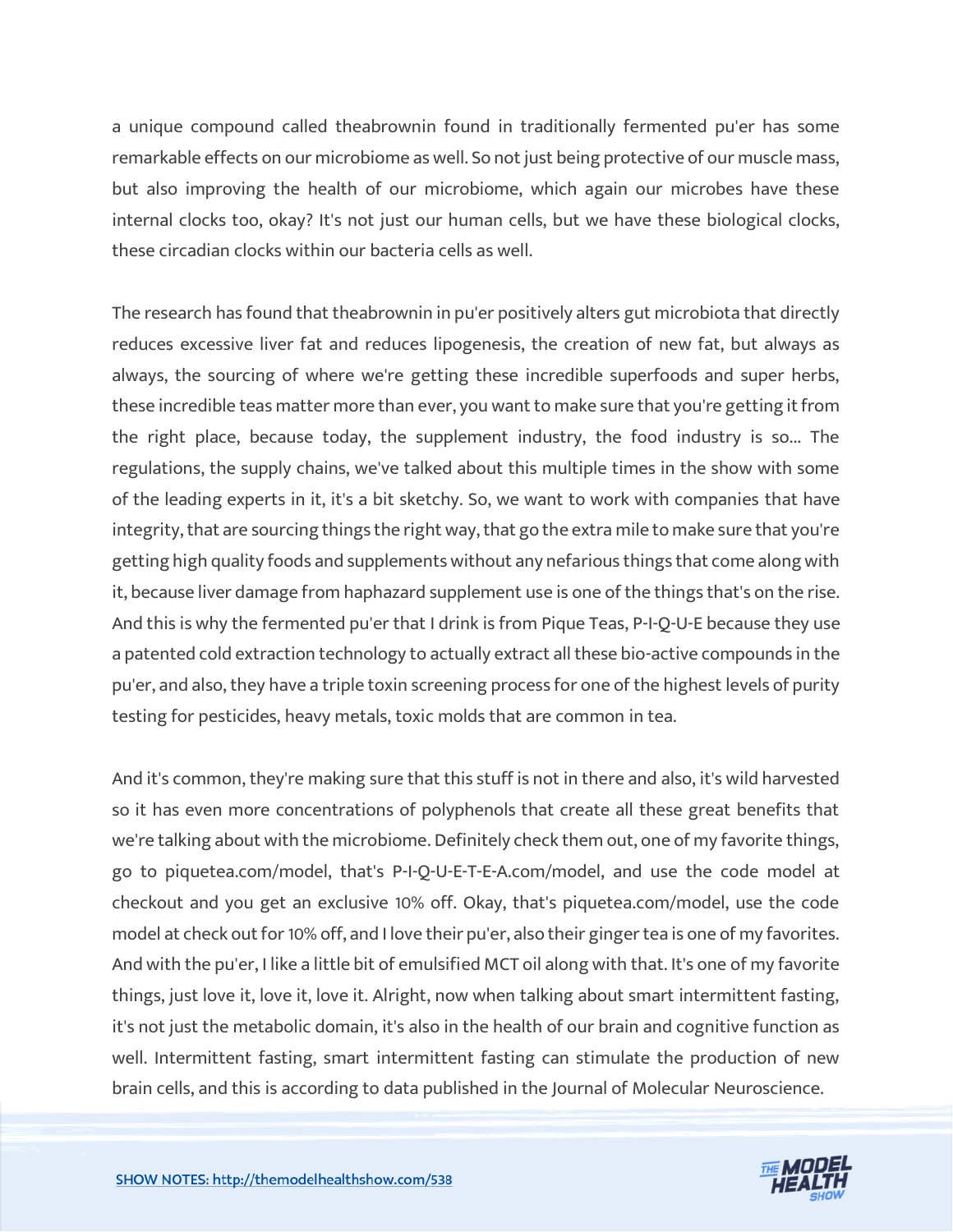Not only does intermittent fasting stimulate the creation of new brain cells, it also makes the neurons that we already have work better, and numerous studies have revealed that intermittent fasting increases our levels of something called Brain-Derived Nootropics Factor, BDNF, which BDNF is a powerful assistive force in the healthy development and survival of our brain cells. We don't get that many. We know that we do have neurogenesis processes today. Primarily, this is seen in the hippocampus, the memory center of the brain, but many different areas of the brain are not just on a whim, creating new brain cells, we really need to take care of the brain cells that we have, and so this is another way that intermittent fasting is found to increase the production and release of brain-derived nootropic factor to help to protect the survival of our brain cells.

It's also been shown to improve neuroplasticity, enhance cognitive function and protect our brains from a myriad of diseases. Alright, so again, we talk even more about this in Eat Smarter, and it's a critical part of our overall health and performance is understanding these things that anything that's going to be good for our metabolism is also very likely going to be good for our cognitive performance, likely going to be helpful in slowing down the aging process, helping to prevent diseases, and so much more. So, let's talk a little bit about that as well, because one of the most amazing benefits of smart intermittent fasting is the impact that it has on inflammation, for example, and we just did a master class episode really breaking down how inflammation works and the mechanisms that...

The offshoots of those mechanisms, so number one, how does inflammation work, what is it, the impacts that it's having downstream, and actually how can we address reducing inflammation? Well, smart intermittent fasting is one of the ways that we can directly reduce inflammation. A study published in the journal Annals of Nutrition and Metabolism, showed that a daily 12-hour intermittent fast, was enough to significantly reduce levels of homocysteine and C-reactive protein, which are both major markers of heart disease and systemic inflammation, and in addition, research at the Department of Immunology and microbial Science at The Scripps Research Institute found that, intermittent fasting has a profound effect on autophagy throughout our entire body, also, of course, including our brain.

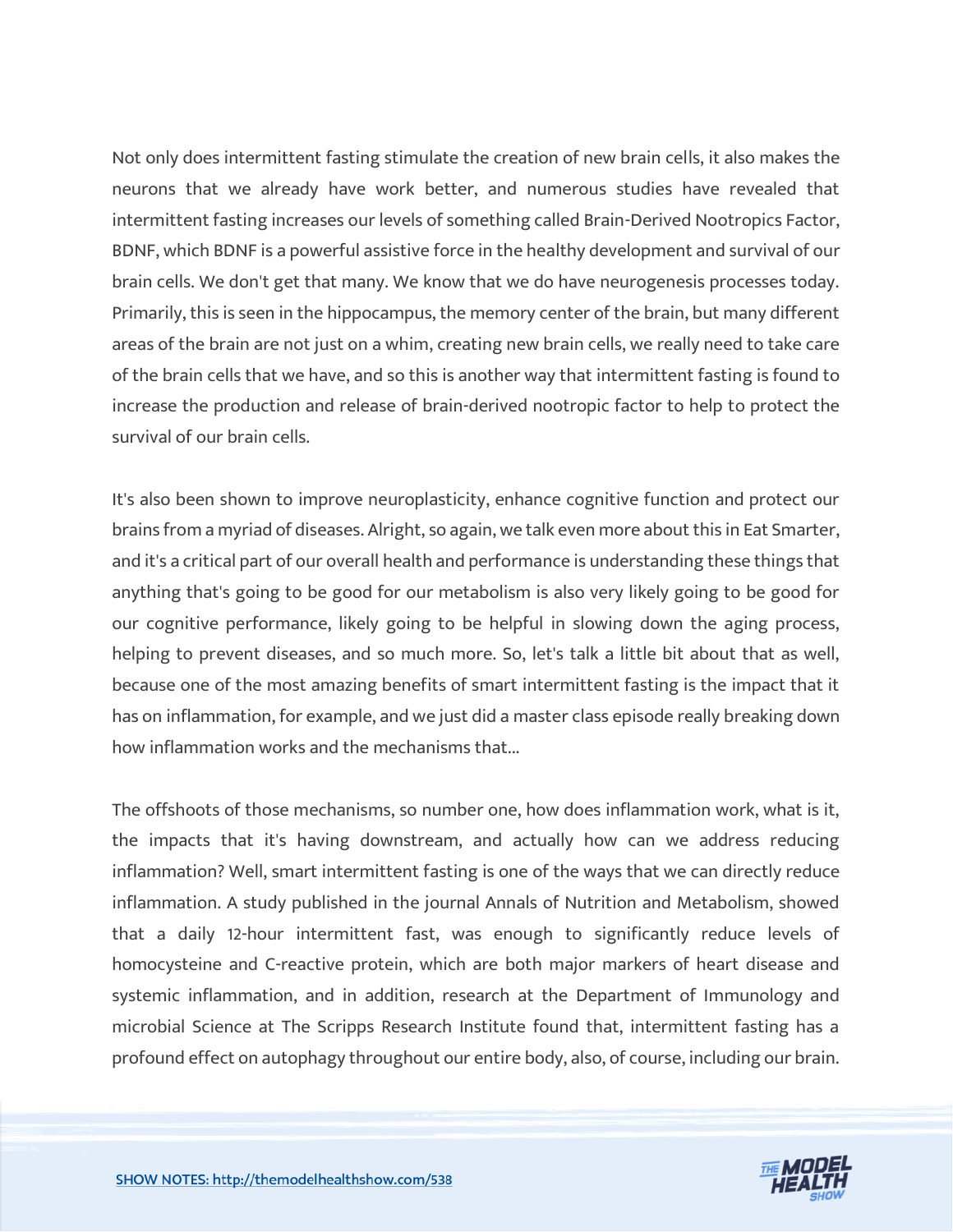This cellular cleansing is triggered by intermittent fasting, and it's accelerating the removal of metabolic waste products, enabling our cells tissues and organs to work more efficiently and also smart intermittent fasting was found to consistently boost a production of human growth hormone. So again, the release of human growth hormone is on that circadian timing system, so having that window of smart intermittent fasting increases the production and release of HGH or human growth hormone. Intermittent fasting can increase blood levels of human growth hormone by as much as five-fold, and this is according to scientists at the University of Virginia Medical School. So much powerful information to behold here and the benefits that we see just by getting an alignment with circadian nutrition, circadian fasting and allowing our bodies to engage in autophagy and cleaning out metabolic waste and just making room for new growth and development. Alright, so this is what our genes expect from us.

Next up in our compilation, we're going to be looking at another form in this very broad spectrum of fasting and fasting tools, and this segment is from Dr. Alan Goldhamer. Dr. Goldhamer is a bestselling author, and one of the world's leading experts on medically supervised water-only fasting. In 1984, Dr. Goldhamer founded and became the director of TrueNorth Health Center in Santa Rosa, California. Since then, he has supervised the fasting protocols and care of more than 20,000 patients. Their database is immaculate, and now they have all of this evidence that it's getting published in these peer review journals, and what he's going to be sharing here in this clip is how this tool can be used for reversing many of our most pressing chronic diseases. Also, how fasting can heal the integrity of the gut, promote heightened cellular cleaning and repair in the form of autophagy and more. Now this, again, it's a different version of this broad spectrum of fasting and medically supervised water-only fasting. I want you to have the knowledge of this tool in your superhero utility belt should you or anybody that you care about ever need it.

The data is sound, and it's accessing something that humans have utilized literally throughout our entire evolution to this point, and we don't want this science to be lost and this tool and something that if you dig into the data, it might be more effective for healing, our most pressing chronic diseases than our conventional treatment for these things, that is not bearing very good fruit. So, check out this clip from the amazing Dr. Alan Goldhamer.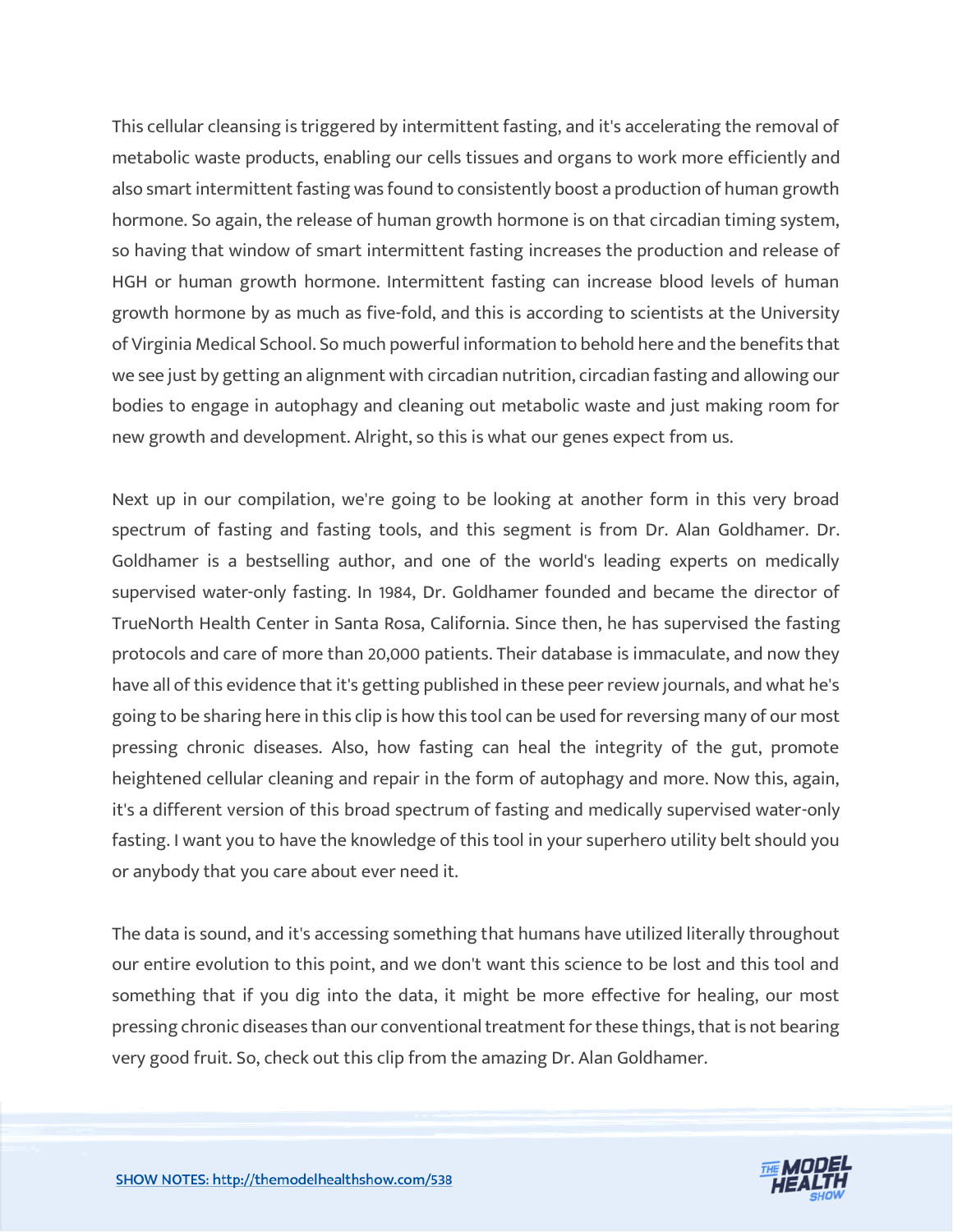DR. ALAN GOLDHAMER: Well, actually, we know there's a number of mechanisms by which fasting works, and one of them certainly is weight loss, anything you do that facilitates healthy weight loss may be potentially beneficial, and obviously nothing works better than fasting. If you fast, you lose an average of a pound a day, so people do want to fast to lose a lot of weight, that's certainly at least part of the beneficial effect. There's also a naturally attic effect that occurs where the body selectively eliminates sodium and flushes it out, and most people are eating these high salt diets that allow them to hold lots of extra fluid in order to protect yourself from that toxic effect of excess sodium. And so that excess fluid volume increases your blood pressure.

And so, when you naturis or diures, what happens is the body gets rid of the excess fluid, the blood volume goes down, the blood pressure starts to drop, the non-healing wounds start to heal, the congestive heart failure starts to reverse, and we also see primary detoxification in fasting, that was kind of the traditional justification for fasting. This idea that the body had toxins in it. And in fact, we know that, if you take a fat biopsy of just about anybody in society, you'll find hundreds of different chemicals, dioxin, PCB, pesticide residues, heavy metals, all kinds of exogenous toxins. There's also endogenous materials, not necessarily toxins, but things like cholesterol, and lipofuscin and creole all kinds of things that are maybe normal products, but when they're in abnormal quantity, they may interfere with cellular function.

And the body in fasting rapidly mobilizes and eliminates these toxins. In fact, some people argue it does it so rapidly, it might be dangerous unless you take their proprietary products. And of course, I guess it's perfectly safe. There's also the idea that fasting, much like exercise, induces enzymatic changes. When a competitive athlete works out every day, they get better and better at mobilizing glycogen and their glycogen stores and storing more glycogen. And so that glycogenolysis process is driven by enzymes, and so when you exercise and you force glycogenolysis, you get better at it.

You catalyze these pathways. Well, fasting does the same thing. When you go on a fast, you catalyze glycogen mobilization and after 48 hours you've used up your glycogen. Then you catalyze lipolysis fat-mobilizing enzyme pathways and gluconeogenesis protein mobilizing pathways. And when you induce these pathways, it turns out that persists. So, it's not just while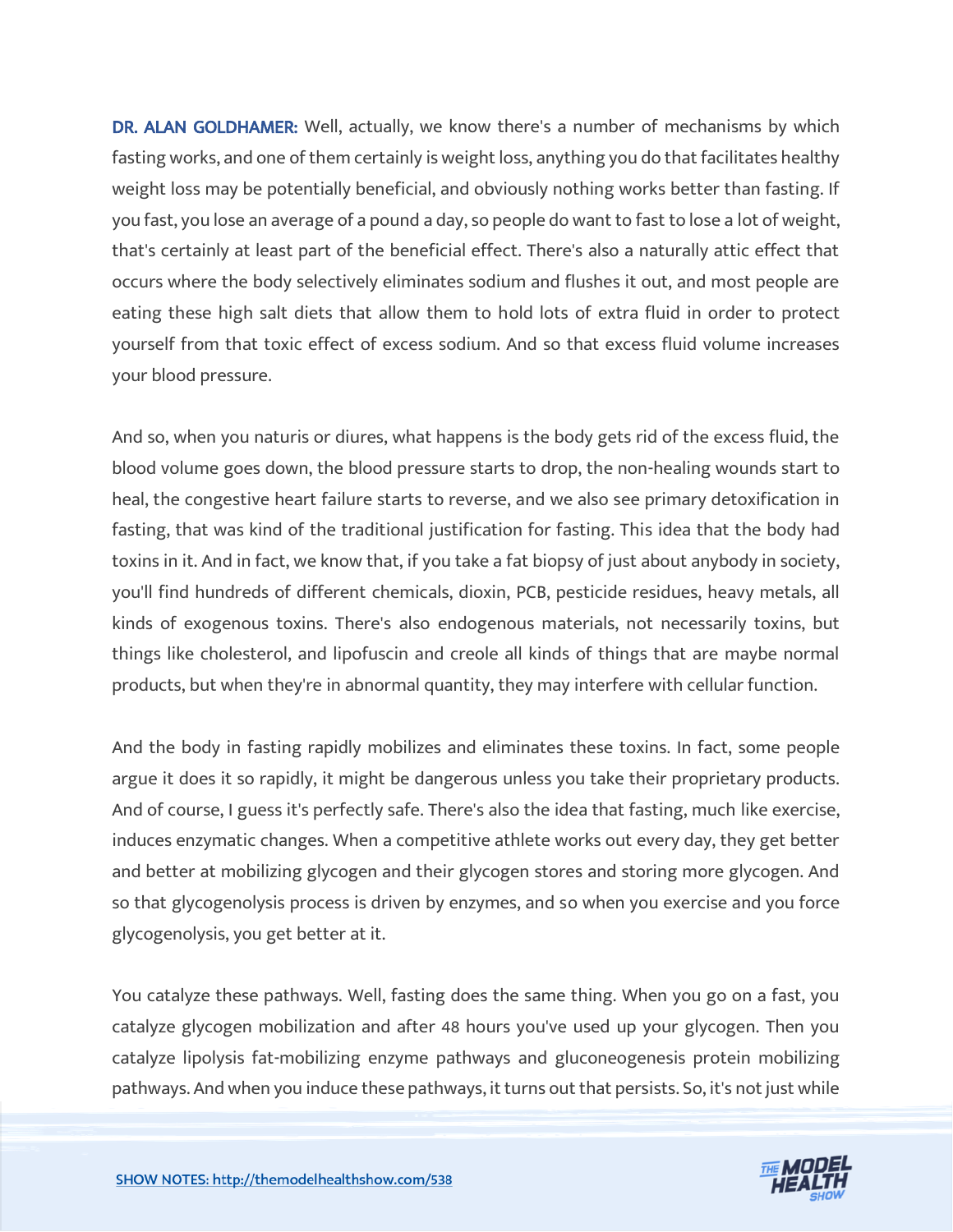you're fasting that you detoxify and mobilize macronutrients more efficiently, but even after fasting, those enzyme pathways persist much like exercise and athletics, those enzyme systems persist. And so, you're inducing macro-nutrient mobilizing enzyme pathways, which are also mobilizing detoxifying pathways. And so that process of detoxifying gets more and more efficient, maybe a little bit with intermittent fasting and certainly a whole lot with longterm fasting. And so, the idea is that the body not just gets rid of the fat, but also a lot of the materials that are stored in that fat lower the total body load.

We also see problems with gut leakage in people where the intestine mucosa fine filter membranes can become inflamed when exposed to free radicals and leak materials that in genetically vulnerable people simulates the immune system to attack those particles, but also their own tissues. That's what autoimmune disease is where your immune system is attacking your own body. So ulcerative colitis where your immune system is actually responsible for the inflammation in your colon. One of the theories is that gut leakage, the constant exposure to these aberrant proteins or bacteria, etcetera, can lead to this autoimmune response. Well, fasting allows the inflammatory process to profoundly reduce. We know that because if you look at acute vasoactive proteins or other measures of inflammation in the body, it progressively comes down in fasting.

We're showing that in the research that we're doing right now. And we see it clinically 'cause these issues heal up, the joint pain goes down, you're getting them off the prednisone, off the Methotrexate, out of pain. And then if you feed a whole plant food SOS-free diet, you can actually sustain those results. And so, we know that this process of healing the gut leakage appears in fasting. Some of the metabolic products that show up there, out there in the urine go away after fasting, which is a sign that that micro mesh membrane, the intestinal mucosa is actually healing. And of course, you've got to get rid of the free radicals that cause it to get... That's why you can't drink, because drinking alcohol bathes the body in free radicals, that's why you get cirrhosis of the liver, which is essentially scar tissue, including from wine, even if it's organic. Alcohol itself is a nasty toxic substance that from our viewpoint needs to be eliminated. Same thing with heated fats, particularly heated animal fats at high temperature, lots of free radicals. The best example is actually smoking, think about people that smoke, they get smoker's face.

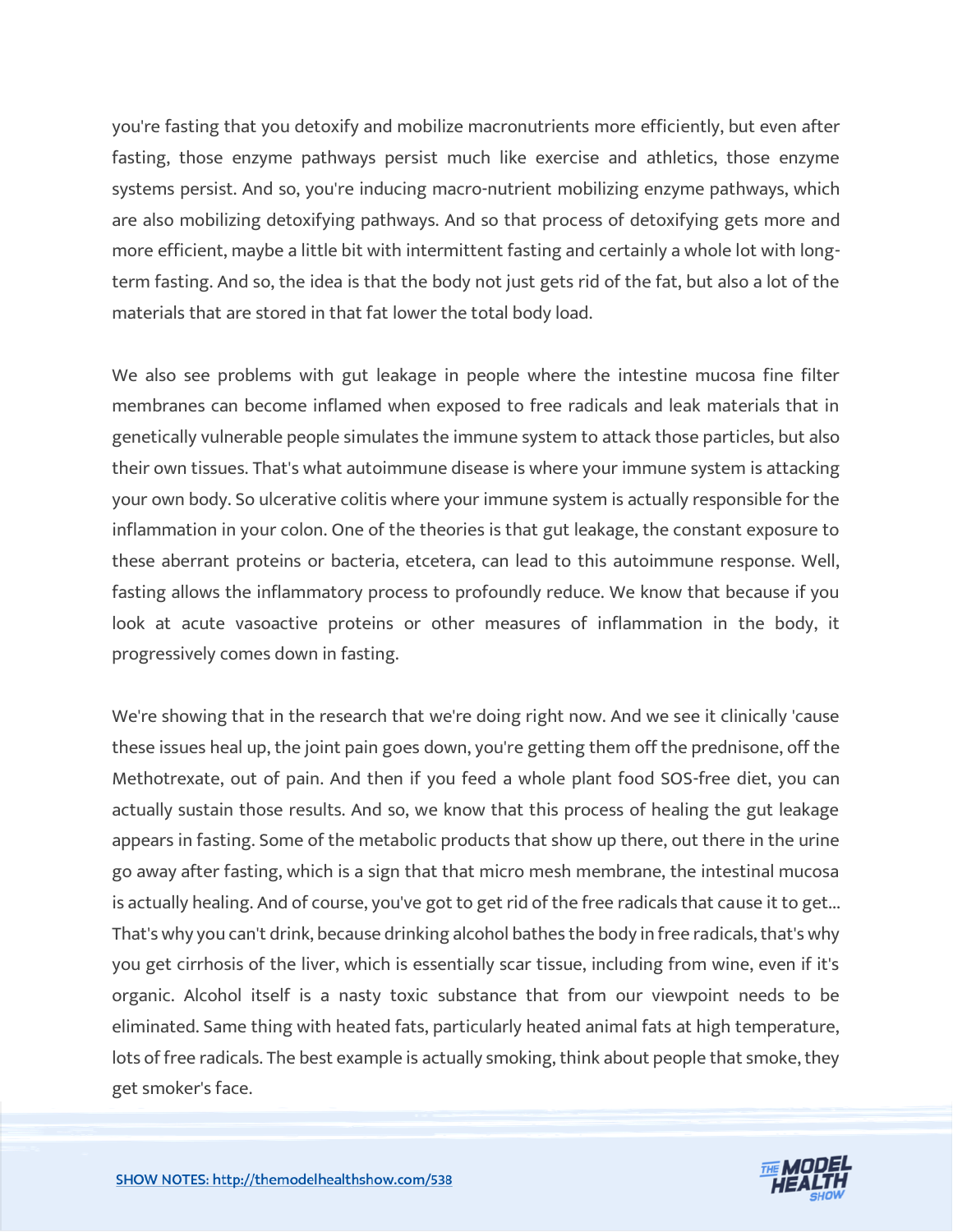They get that premature aging, that's wrinkles are cross-linked collagen tissues that come from the free radicals from bathing the body with smoking. So, you first get rid of the free radicals, but then you've got to heal up the gut, and one way to heal up the gut is to do, well nothing. Fasting. It does it on its own, it does it automatically, and it does it more efficiently, we found than it does with the pills, portions, and powders and all the stuff that everybody's trying to sell everybody. This is a very ancient practice that gives the body a chance to very rapidly both detoxify, normalize some of these factors. There's even... Think about Psychospiritual issues, almost every religion with the Jews, the Jains, the Hindus, the Muslims, the Christians, everybody, they might kill each other in the street over disagreements, but they have one thing they all agree on, and that's that fasting is a very important process both for mental and psychological and spiritual purposes. Fasting changes, the way people feel about themselves and the world around them. It happens automatically, you can't help it. And so that may be where all these major religions have a respect for fasting, and all we've done is take this ancient practice and begin to investigate it scientifically to understand how it is it has such a profound effect on people.

Fasting stimulates the immune system, a process called the autophagy, and in fact, in 2016, the Nobel Prize for Medicine was given to a gentleman from Japan, that did some fabulous research showing how autophagy is, how the body kills cancer cells and reverses these toxicity issues. And fasting accentuates this process of autophagy, and I think one of the biggest things in fasting that we've identified is changes in taste adaptation. We did a study where we detected minimum threshold to salt, to sugar, and we showed that after fasting the actual taste perceptions change in people, to where the foods they used to crave, aren't even that appealing anymore, it's too salty, it's too sweet, they don't need that artificial stimulation that comes from the chemicals that we're adding to food. And the hedonic response, the liking of the various types of food changes with fasting. So now people will like the taste of fresh fruit and vegetables that maybe they didn't like before, but now post-fasting they find actually they're very enjoyable.

The same process happens over time with careful feeding, if you eat well for a month your neuro adapts to low salt diet, but to get people to eat well for a month, it's hard when the food

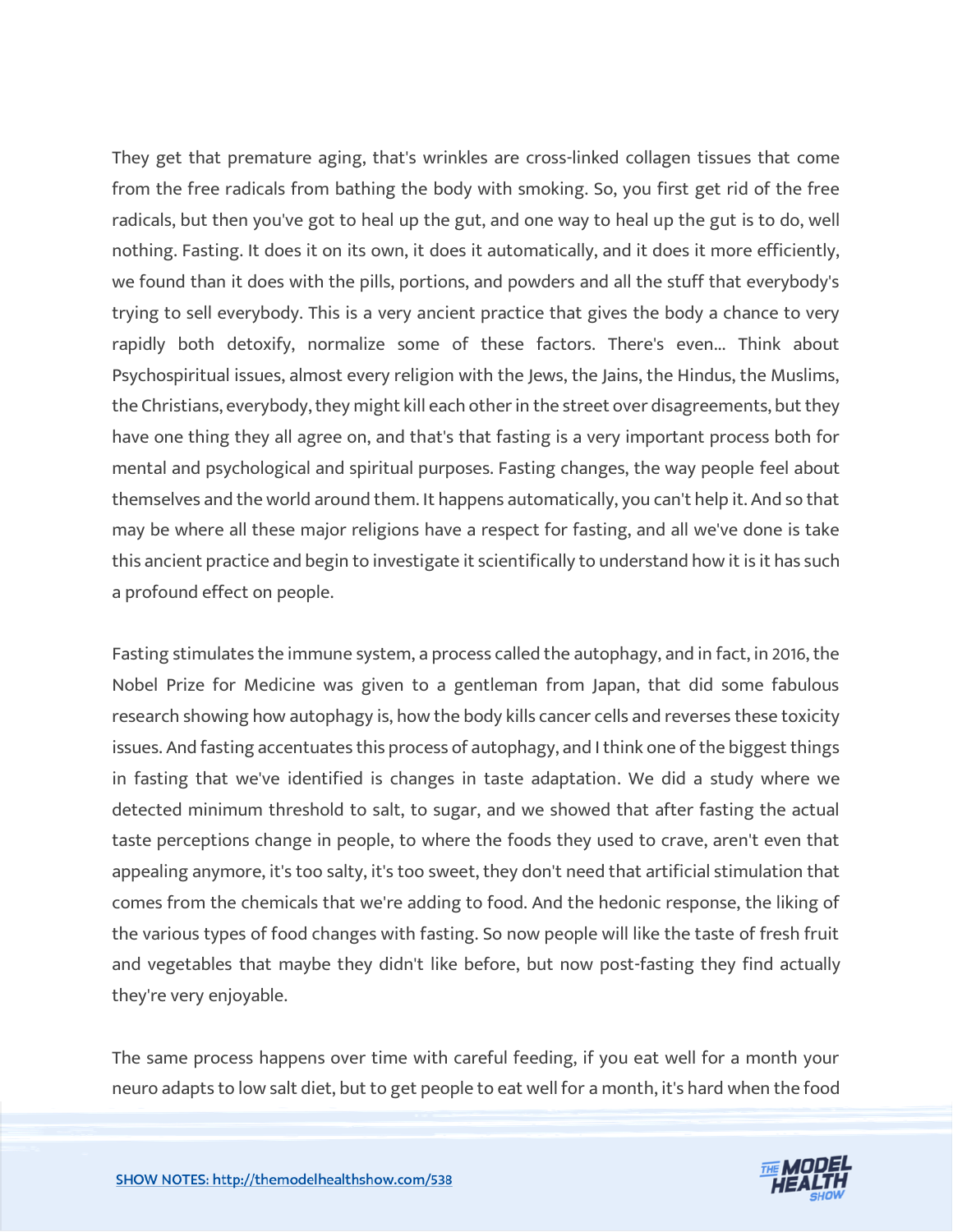is tasteless, disgusting, swell to them 'cause they're addicted to the pleasure trap. So, helping escape the pleasure trap, may be one of the most powerful tools of fasting 'cause it gives the body a chance. It's like taking a computer that's got a corrupted hard drive and you reboot it, and now all of a sudden you don't know why, but it works well, it's working again. And we find the same thing is true with fasting and we're trying to figure out the why with the research we're doing at TrueNorth Health. Fasting is when you have labile reserves that you still have that you can mobilize. Starvation is the moment you've depleted your labile reserves and you begin to break down vital tissues. Now, fasting results in improved health, starvation results in death.

So, we don't do starvation at TrueNorth Health Center 'cause obviously it would damage our outcome data tremendously. We're really proud of our safety data, we've had 20,000 people walk in, and 20,000 people walk out. And we're trying to keep it that way. And the way you do that is avoiding starvation. And the way we do that is we establish baselines, monitor people twice a day, lots of signs and symptoms that we can monitor to measure that from electrolyte levels to looking at basic things like BMI. So, the average 70-kilogram male, just a healthy male, has enough reserves in their body to fast about 70 days.

So, we're not even getting close to starvation in our patient population. Now a very, very thin person wouldn't necessarily be able to fast 40 days, they may not have the reserves to be able to safely do that. Also, I might mention that weight loss in fasting is very rapid at first in overweight patients but in thinner people weight loss is much slower, the body's conservation mechanisms kick in and so weight loss can be as low as two pounds a week deep into the fast, so it's different than early in fasting where people are diuresing and losing fluid and all that. Now, one thing I want to point out though is we have... Are the first place I know that has done this, but we have a DEXA scanner with a new software that does whole body composition. And so, we've actually been able to go through and do a study where we are able to show exactly what happens to the fat, the protein and specifically visceral fat during water only fasting, and what we found is that not only is fat preferentially mobilized during fasting and protein conserved if you are resting, but that visceral fat is preferentially mobilized. So, you might lose 20% of...

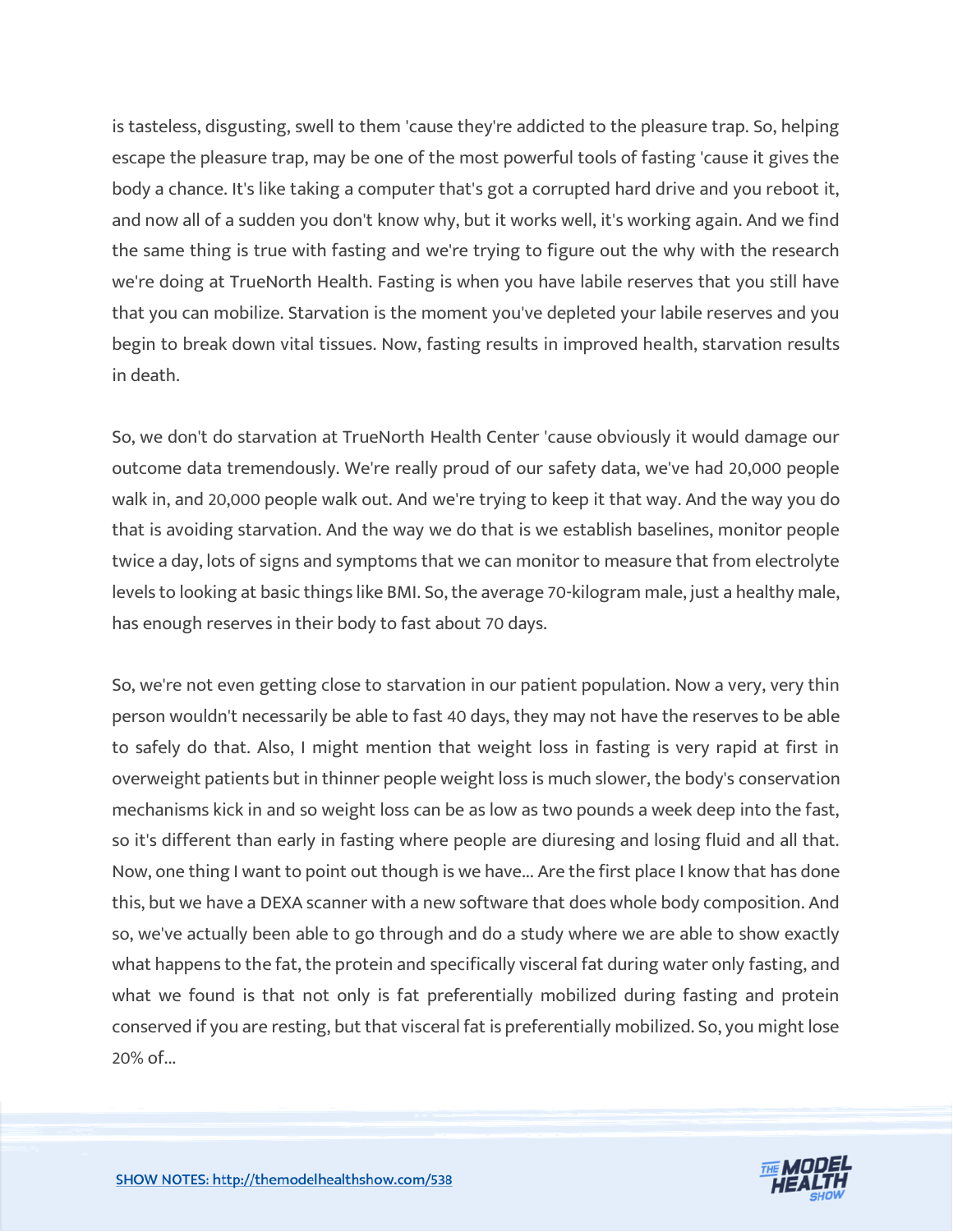A person might lose 20% of their adipose tissue, but they may lose 50% of their visceral fat and only a small percentage of their lean tissue. And then after fasting, so what happens in fasting is you lose a bunch of weight. After fasting you regain weight, but the weight you regain after fasting is water, fiber, glycogen, and protein, not fat. The fat keeps going down, and so what happens is you've lost a bunch of fat, you keep losing fat and you regain your muscle, your fluid, your fiber, and your glycogen. And it used to be, they thought, well, you lose weight you gain it back, not a good thing. Now we know, if rest is introduced in fasting, it minimizes protein mobilization and minimizes gluconeogenesis. If you're too active when you're fasting, what you end up doing is burning protein, and that's why we insist on a resting state. Now we let them stretch and do yoga and avoid the pathology of bed rest, but that's not a time to be trying to maximize weight loss, you're trying to maximize fat loss. And so, the mistake a lot of people do on their own when they're trying to do weight loss regimes, is they're doing vigorous exercise in conjunction with fasting and yeah, they're losing weight, but they're also depleting protein stores unnecessarily.

And so that's a really important issue and that's... We have a paper coming out, people that are interested in that, we have a fasting website, called fasting.org, which is a fasting companion website where it brings the world's literature on fasting together, and they can go on there and as the papers are published, we release it onto that site. And they'll be able to see this, but it's really exciting 'cause we've got really exciting... And we've also got follow-up data now, 'cause we've taken these people before, during and after fasting and then during re-feeding, but then we've flown them back at six weeks, and they'll be able to show not only did they lose fat and continue to lose fat, but they can sustain that in a free-living environment and that's been a big criticism. Well yeah, they can do it at TrueNorth Health Center where everything is done for them, but what happens when they go back to the real world? And we're able to show that people are able to sustain this, particularly appropriately motivated people.

And the best motivation for people I find is pain, debility, and fear of death. So, people that are sick are usually willing to do dangerous and radical things like eat well and exercise and go to bed on time. And also, really on health-conscious people that are being smart about it, trying to do health promotion, they also do really well. For the people that are looking for magic, this isn't so good. If they want to just keep indulging in short-term pleasure-seeking, self-indulged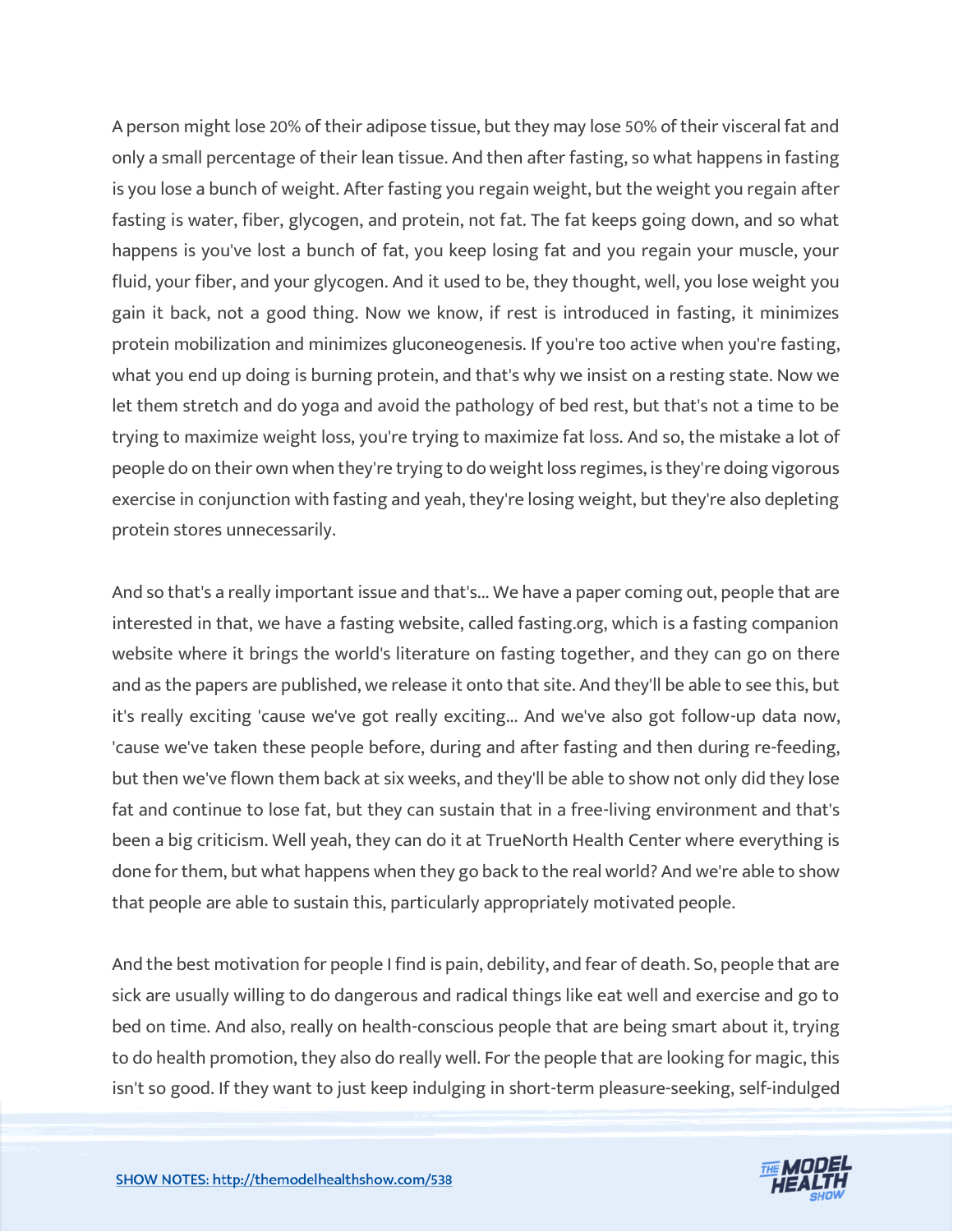behavior, they don't want to exercise, they don't want to get enough rest, this isn't for them. This is for highly motivated people that really above all else, want to avoid the last 20 years of debility that will face most people because they don't live healthfully during their younger years.

**SHAWN STEVENSON: I** hope that you're enjoying this compilation of the science and practical application of intermittent fasting. Up next, we've got one of the world's leading cancer researchers sharing why fasting can be a viable tool in preventing and reversing cancer. Check out this clip from New York Times bestselling author, Dr. Jason Fung.

DR. JASON FUNG: But what's much more important is not what you're eating, it's what you're not eating. It's not that you need to eat more to prevent cancer, it's that you need to eat less. And certain things are worse for you than others, eating less sugar is a big one, eating less refined food, eating less refined grains, because those are the foods, and we know this for sure. If you eat refined grains like muffins, which is made out of flour with a lot of sugar and other stuff, it's going to spike your insulin levels because of just the way it's made. So, if you spike insulin levels and insulin is a growth factor, well, that's going to... Anything that promotes growth is going to be pro-cancer as well. So therefore, you want to avoid some of these things such as the sugar or the refined grains, and that's just based on knowledge, because if you can prevent obesity... And we know that if you eat a lot of white bread and sugar, you're more likely to gain weight, that's... Most people have acknowledged that.

And the other thing that's very interesting is this ancient practice of fasting, because again, here's a practice which has been around for thousands of years, and what it does, of course, is it lowers all your growth factors because when you don't eat, your nutrient sensors, which is insulin and also this molecule called mTOR, they're going to go down because you're not eating anything, so no nutrients are coming in, which sends the signal to the body that do not grow, because your body doesn't want to grow if there's no nutrients coming in. If you are sending this message to the body that says, do not grow, that is going to be a soil that is not conducive to the growth of cancerous cells, and cancer grows faster than anything else. So, the point is that you can actually do these things such as eating unrefined foods, fasting, and these are the

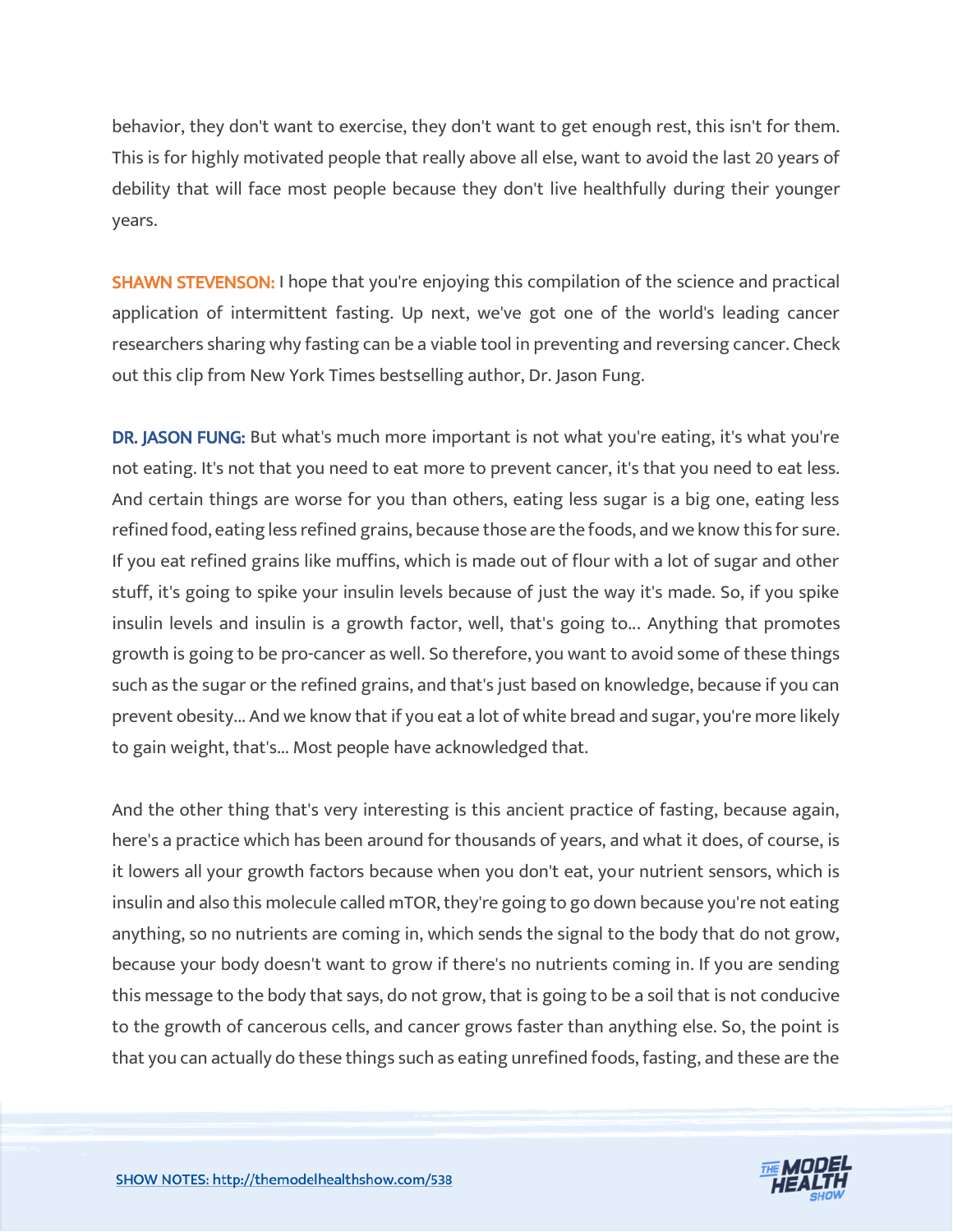same things that you see in a lot of traditional societies as well as a lot of the societies that are...

Have low rates of cancer, like the sort of 1980s China and 1980s Japan, and so on, where they're eating a lot of less of things, but they're also incorporating these ideas of fasting. Like, they're not... People don't think you're crazy. It's just part of what you do over there, and people here used to talk about it too, like it's a cleanse, it's a detox. So, it's not that we have it all wrong because we have this idea that we want to take something to prevent cancer, when in fact you need to eliminate something to prevent cancer, and that's the more effective way to go. And it doesn't cost you any money, because of course, you don't have to buy whatever or something that they're selling, it's actually free. So, these ideas of eating unrefined foods, cutting down the sugars and fasting are probably the most important things if you want to do something about your risk of cancer today.

And if you are able to lose weight, if you're able to reverse that Type 2 diabetes, we know that obesity and Type 2 diabetes are going to increase your risk of obesity-related cancers. So, if you move yourself away from there by low-carb diet, by eating unrefined foods, by fasting, you're very likely going to lower your risk of cancer. I don't know that for sure, because the studies aren't done, but the problem is the time scale of those studies that would take like a 15, 20-year study to do. By that time, you can't implement it, because that's so much later, but you can implement it today because those are all parts of what we've done traditionally. So, I think those are great things to do to lower your own risk of cancer for these things, and it all comes back to not the genetics of it, but the sort of environment, the sort of the soil part of things. That's what we need to focus on, 'cause that's what we can do something about right now.

SHAWN STEVENSON: We're at our final expert in this compilation, looking at the science and the practical application of fasting, specifically intermittent fasting, and for our final expert, we have somebody who's one of my favorite researchers, Dr. Steven Gundry. He's a pioneering cardiologist, inventor and multi-time New York Times bestselling author. In this clip, he's going to be sharing insights about fasting related to hormesis, the activity of our glymphatic system that removes waste from the brain and more. Check out this clip from Dr. Steven Gundry.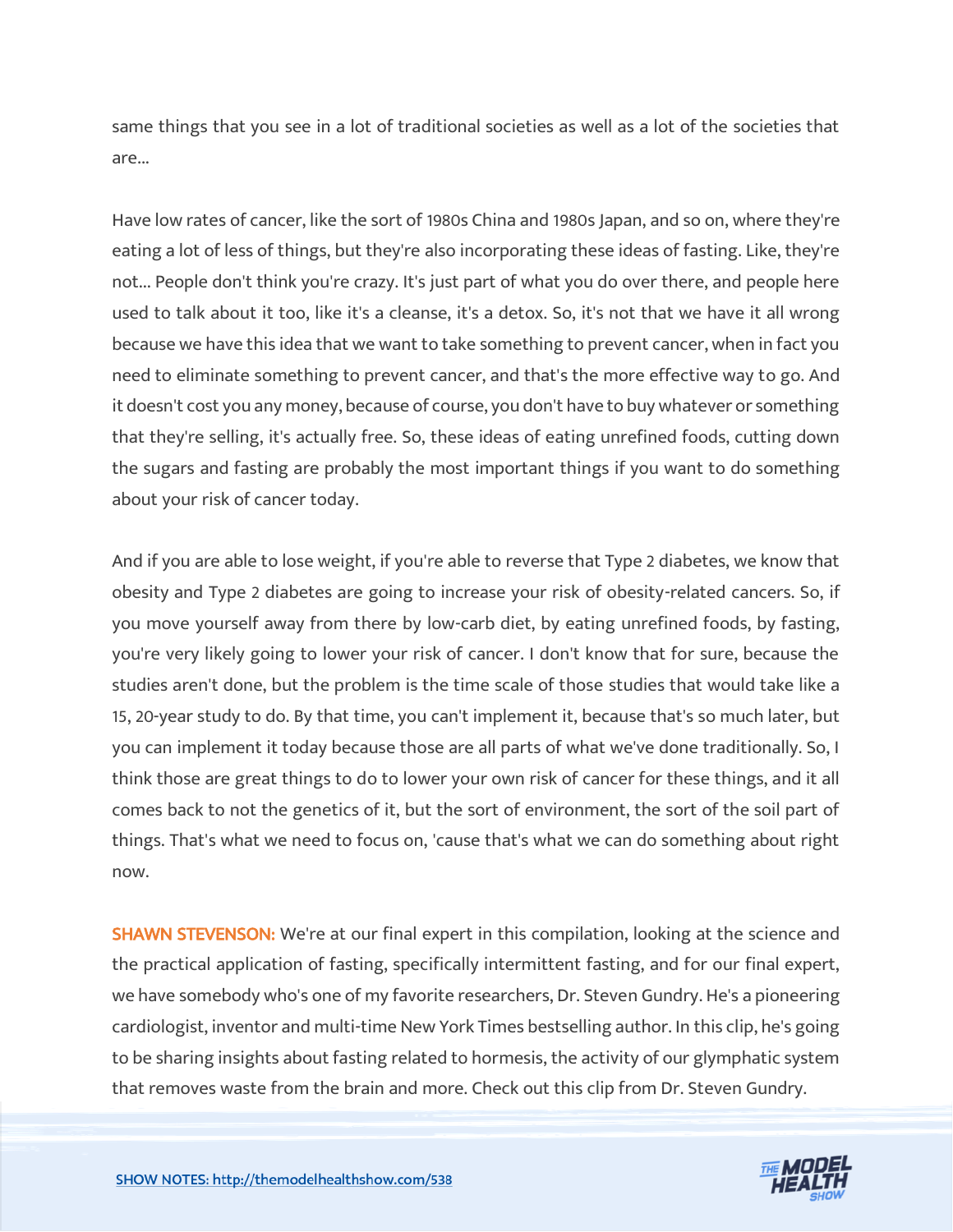DR. STEVEN GUNDRY: A lot of the principles of longevity is called hormesis, and the best description of that is Nietzsche's, that which doesn't kill me makes me stronger. And so, stressing cells, actually basically makes the cell realize that hey, times are really rough, makes an organism say, oh, hard times are here, we've got to get through this, and we've got to look at every cell and say, are you pulling your weight? You look a little odd, you you're... And it basically tells the cell to self-destruct or to eat itself. And these are signals that are started among other ways by fasting. So, if there is a period of time that it doesn't look like you're going to get the next meal, you really take stock of everything that's going on and say, "Okay, you got to go, you're not pulling your own weight. You look really fit; you get to stay." And it's our own mechanism of self-pruning, the dead wood, if you will.

One of our big problems in our society is in the good old days, we had built in periods of fast, because there were famines, there were periods of time, particularly in the winter, where there wasn't much food, and so, we had a built-in circadian rhythm of a period of growth, like in the spring and summer, and then a period of what I call regression in the fall and winter, and that's when all the pruning was done. Well now, we have 365 days a year of growth. It's endless summer. We have access to food 24 hours a day, and...

SHAWN STEVENSON: 25 hours a day.

DR. STEVEN GUNDRY: Yeah, that's right. And we... Some nutritionists have given people the unfortunate advice that the way to be healthy is to eat six small meals a day, or to snack between meals, or make sure you take a snack before you go to bed. And it's actually one of the worst things you can do. We as humans took over the world because we're actually the only fat ape. We have the ability to store fat. And you don't see a lot of skinny... I mean, fat chimps and gorillas. Now gorillas look fat because they have giant gut, that's a fermentation fat, but they're actually incredibly lean. Most great apes have 3% body fat, 3%.

SHAWN STEVENSON: How much you lift bro? That's crazy.

#### DR. STEVEN GUNDRY: Yeah.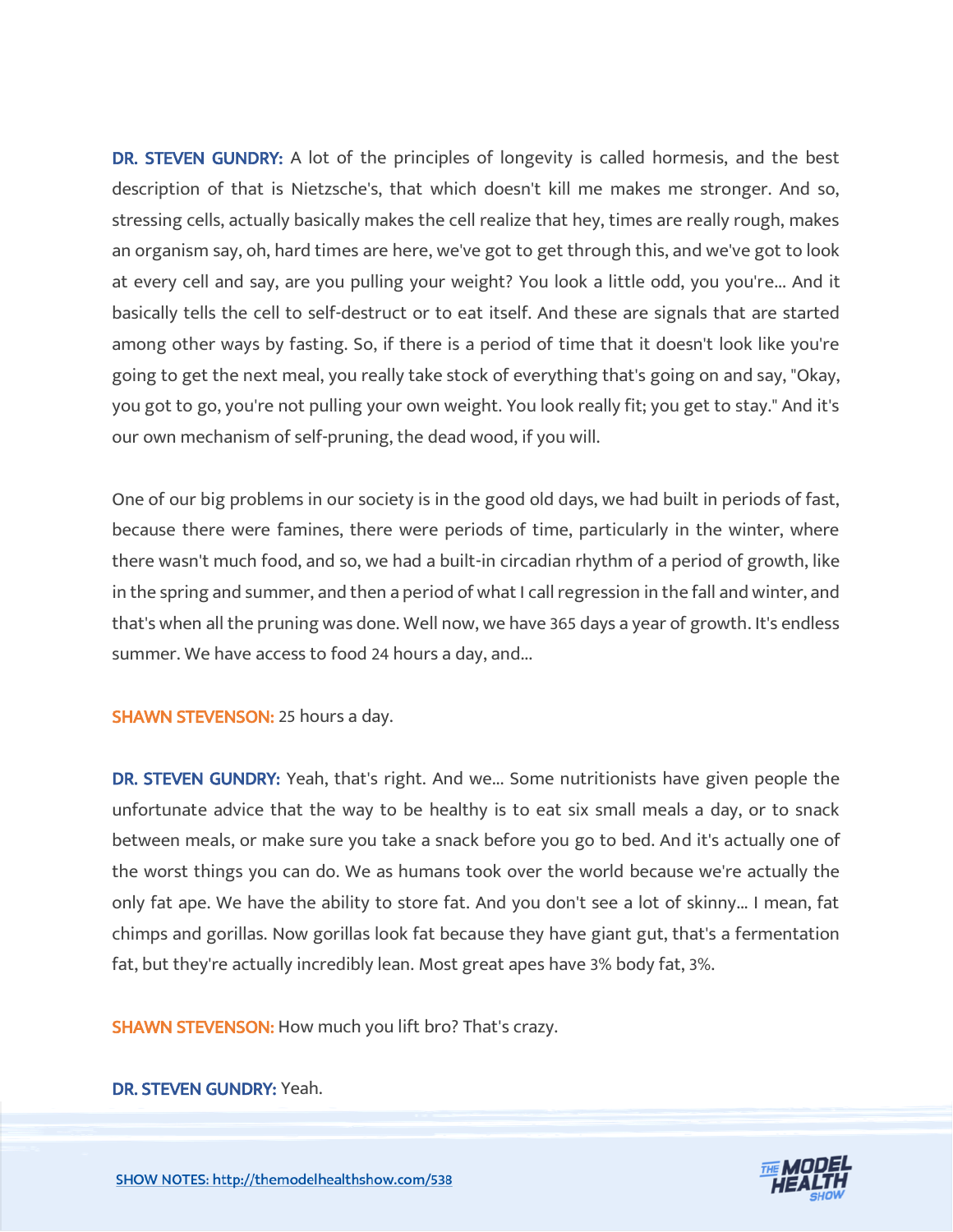#### SHAWN STEVENSON: Wow.

DR. STEVEN GUNDRY: Yeah. So anyhow, we need to have periods of fasting to actually stimulate stem cells to grow. And the really cool thing about fasting is, you get to call your bacterial herd in your gut. If they don't have anything to eat, particularly the bad guys are actually... They just leave. They don't have anything to eat, but here's the really cool thing about fasting, the guys who remain are these crazy guys, Akkermansia muciniphila, because they're living on the mucus, and the mucus is still there even if you're not eating. So, they not only survive, but they become a bigger part of your gut flora. And the more you're stressed, the more they divide, the more mucus you make, and the more stem cells that you actually stimulate to grow, just by fasting. Now everybody says, oh jeez, I have to eat, I have to eat, I can't fast.

Well, my good friend, Dr. Valter Longo here at USC, who's the head of the Longevity Center at USC. Has shown actually definitively in humans that a five-day vegan calorie restricted diet for five days of about 900 calories done once a month, will have the exact same effect as if you calorie restricted for the entire month. And he calls it the calorie mimicking... Calorie restriction mimicking diet. And it's part of my longevity paradox program. So, the good news is, you don't have to do a water fast for three days. If you want to, it's great, but you can act as if you were fasting and achieve the same effect. More importantly, the longer you go in time period between meals, the better off you're going to be from a longevity standpoint, and particularly from your brain standpoint. And can we get into brain wash days by any chance?

SHAWN STEVENSON: Of course.

DR. STEVEN GUNDRY: Alright.

SHAWN STEVENSON: Of course.

DR. STEVEN GUNDRY: So, here's another really important thing. Through the years, I've become quite good friends with Dr. Dale Bredesen, who wrote The End of Alzheimer's, probably in my opinion one of the two top neurologists in this country working on brain health, the other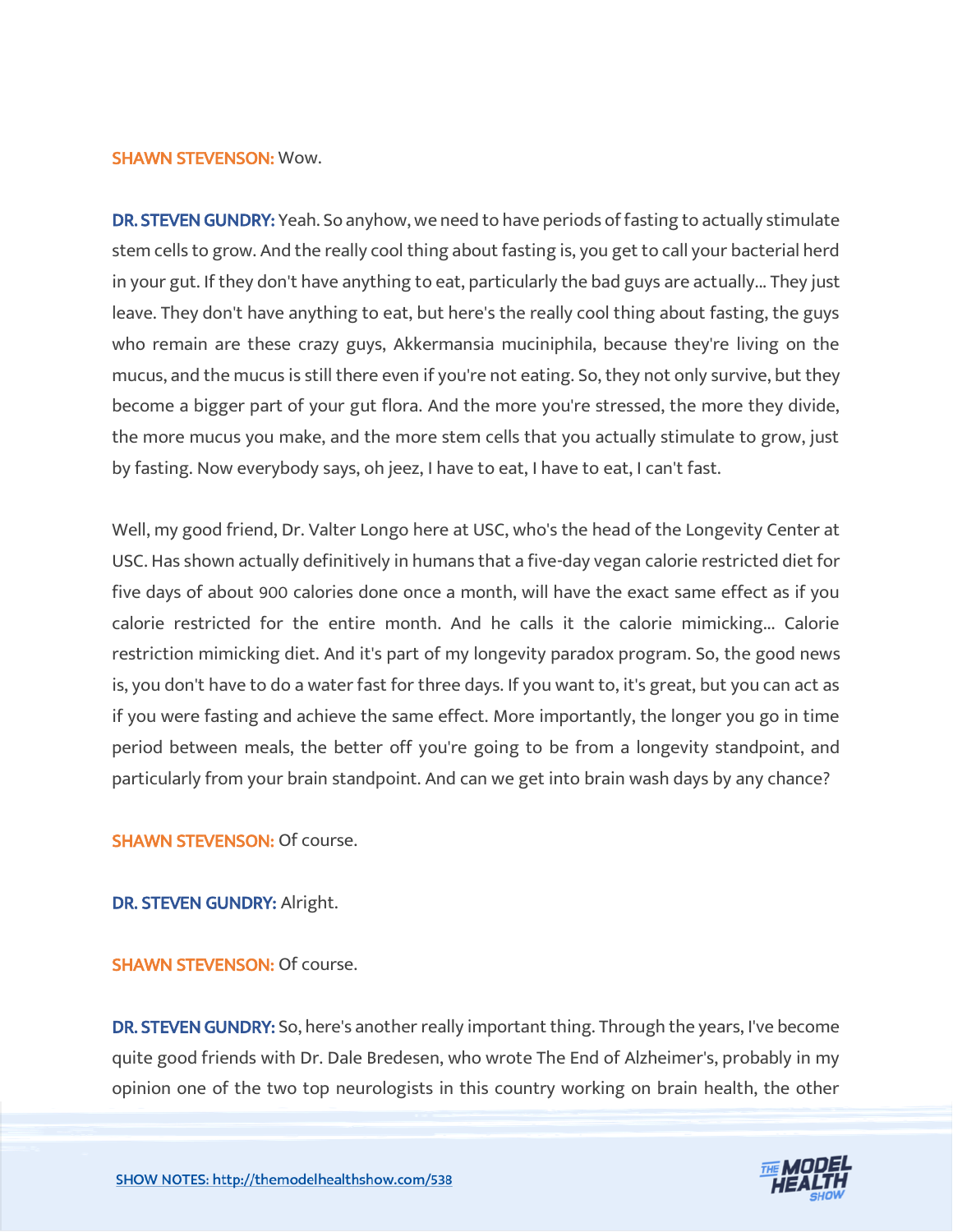one's David Perlmutter, who I had on my podcast, The Dr. Gundry podcast last week. So, the deal is that we now know that the brain has to go through a wash cycle every night to get rid of toxins, debris, amyloid, everybody knows about amyloid plaques in Alzheimer's. And that brain wash is done with what's called the glymphatic system. The brain actually shrinks normally about 20% to allow this wash of lymphatic fluid to clean out all this debris. Now that actually needs incredible blood flow. Now, you and I are from the Midwest. When I was growing up, after you ate lunch, my mother would not allow me to go swimming for one hour after we ate, because she knew that you would get cramps and die, and there was a bit of truth to that old wives tale.

Digestion needs a lot of blood flow, and after we eat, we send huge amounts of blood flow to our intestines for digestion. That means if I went out swimming, my muscles would not get enough blood flow and they'd get a cramp and I die. Well, it turns out the brain needs that blood flow to have a brain wash. So, Dr. Bredesen has shown that you probably need three, maybe four hours after your final meal of the day before you go to sleep, so that the blood isn't down in your intestines, and can go up to your brain. Now you think about that with our lifestyle and where unfortunately our biggest meal of the day is usually dinner. There's a great old, old, old saying that, eat like a king at breakfast, a queen at lunch and a pauper at dinner for longevity. And it's probably one of the best advice ever given, but we don't do that.

And then we have a snack before we go to bed, and that's the worst possible thing for a brain clean, because sleep... Deep sleep is when we do this cleaning and for most of us, and I track with an Oura ring, most of us, deep sleep occurs very early in our sleep cycle. And so, you're not going to get your brain cleaning if you've eaten a meal right before you go to bed. So, I encourage people once a week to have a brain cleaning night, and don't eat dinner, or if you're going to eat dinner, really eat your last bite by about 5 o'clock in the evening, and do that once a week, at the very least, to clean your brain. Because everybody realizes we have this incredible epidemic of Alzheimer's and it's getting worse and worse and worse. Not only Alzheimer's, but Parkinson's and dementia. And if people just once a week, take the step of having a brain cleaning night, where they cut off their last meal. The other thing that Dr. Bredesen would tell you, and I'll tell you is, the longer you go between your last meal of today and the next meal, the better off you're going to be.